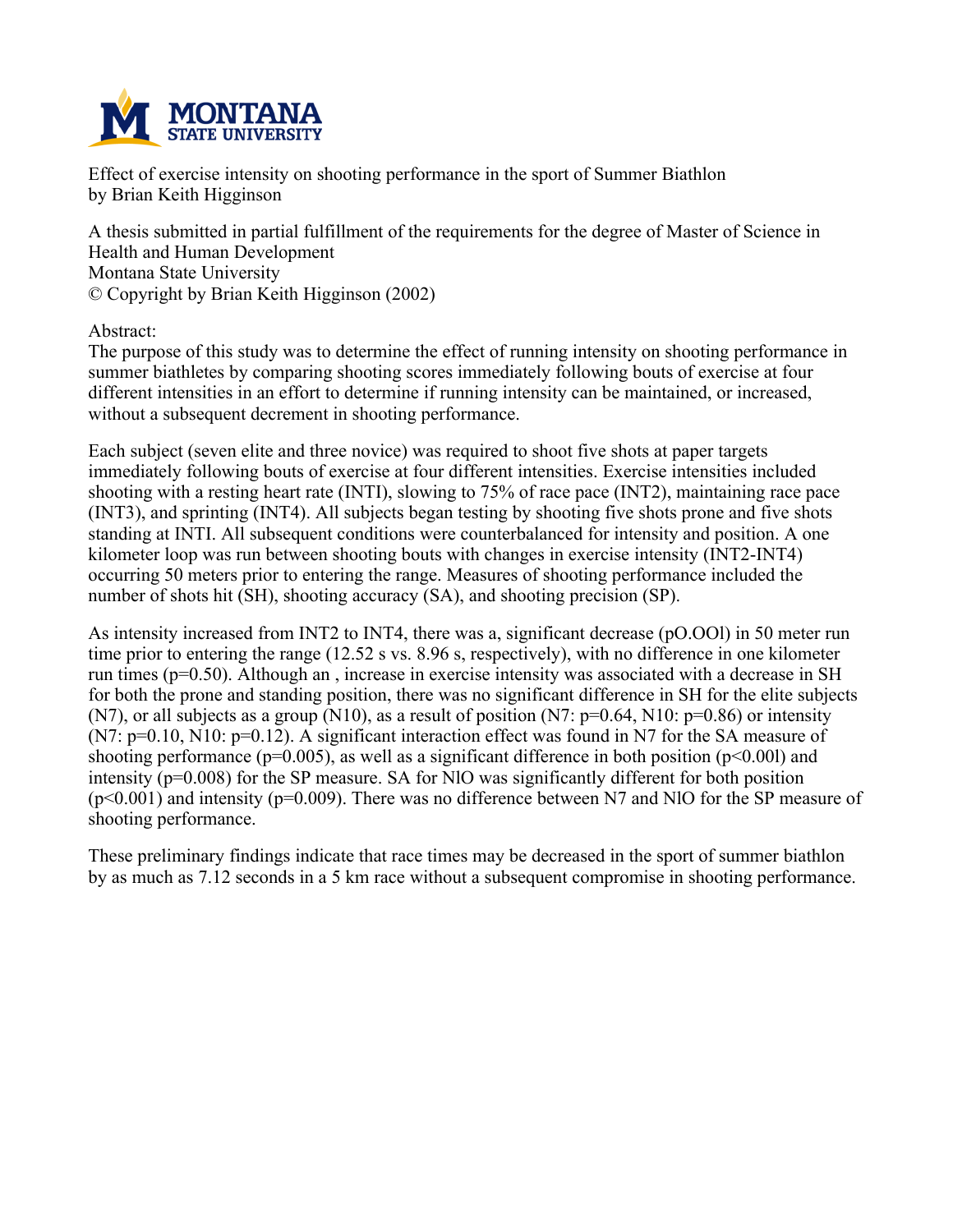# EFFECT OF EXERCISE INTENSITY ON SHOOTING PERFORMANCE IN THE SPORT OF SUMMER BIATHLON

by

# Brian Keith Higginson

A thesis submitted in partial fulfillment of the requirements for the degree

# $\sigma$ f

# Master of Science

 $in$ 

# Health and Human Development

# MONTANA STATE UNIVERSITY Bozeman, Montana

April 2002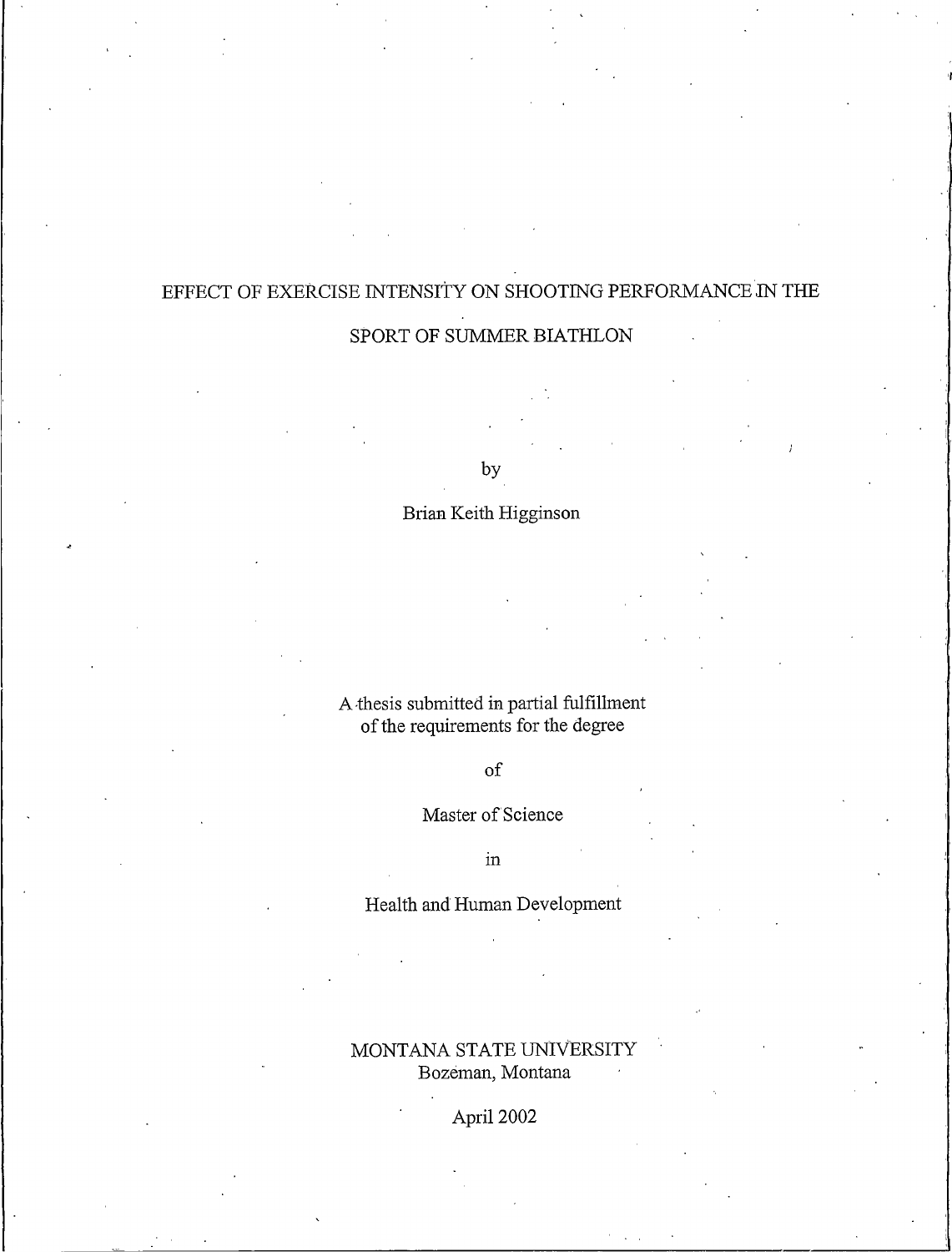# N378<br>H5353

# **APPROVAL**

of a thesis submitted by

# Brian Keith Higginson

This thesis has been read by each member of the thesis committee and has been found to be satisfactory regarding content, English usage, format, citations, bibliographic style, and consistency, and is ready for submission to the College of Graduate Studies.

Daniel P. Heil, PhD

Jouel V. Wil 4/17/02

Approved for the Department of Health and Human Development

Ellen Kreighbaum, PhD

Ellen Kerghbaum 4/17/02

Approved for the College of Graduate Studies

Suice R. Me Leod 4-22-02 Bruce McLeod, PhDZ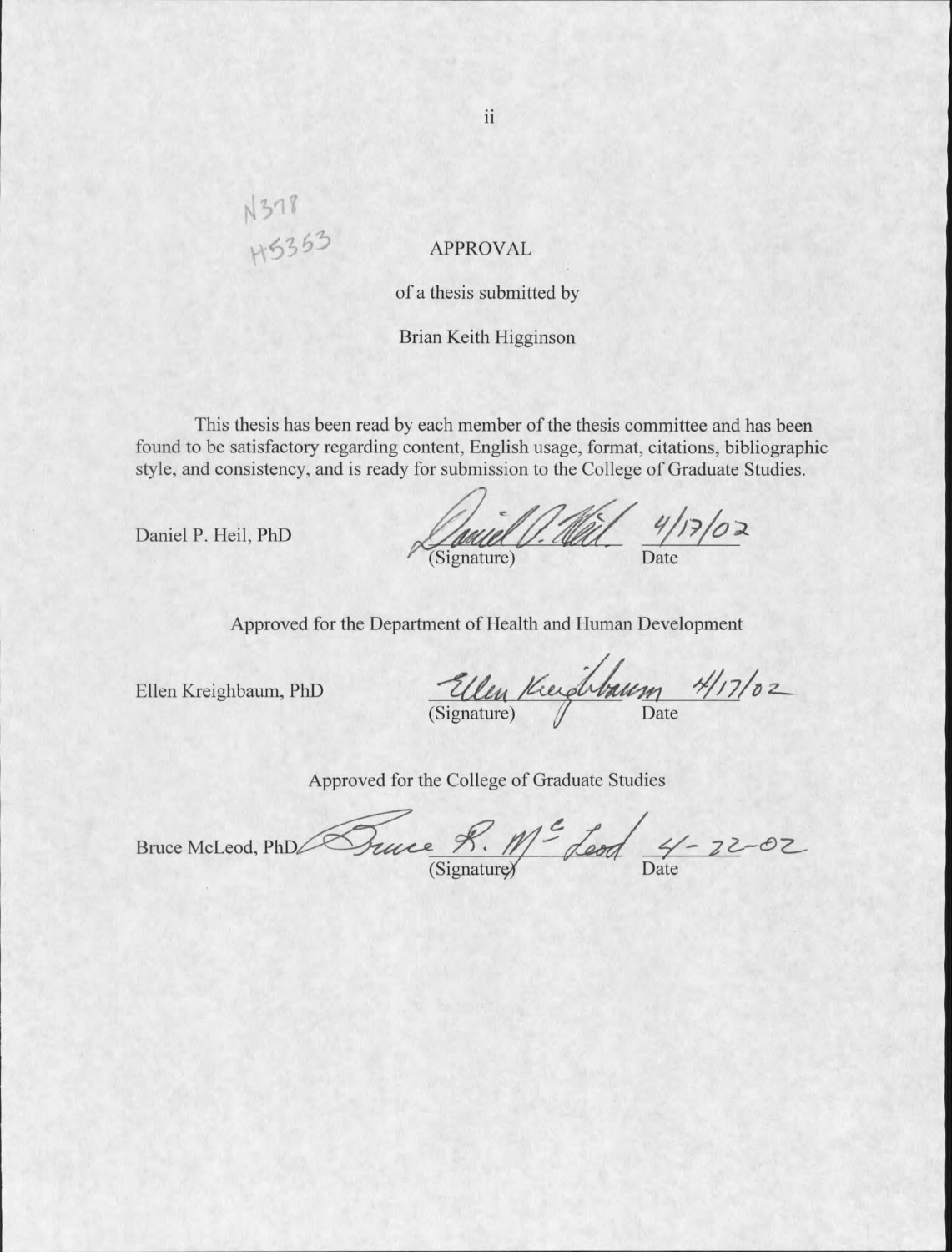# STATEMENT OF PERMISSION TO USE

In presenting this thesis in partial fulfillment of the requirements for a master's degree at Montana State University, I agree that the Library shall make it available to borrowers under rules of the Library.

If I have indicated my intention to copyright this thesis by including a copyright notice page, copying is allowable only for scholarly purposes, consistent with "fair use" as prescribed in the U.S. Copyright Law. Requests for permission for extended quotation from or reproduction of this thesis in whole or in parts may be granted only by the copyright holder.

Signature  $\widetilde{\mathcal{L}}$ Date

iii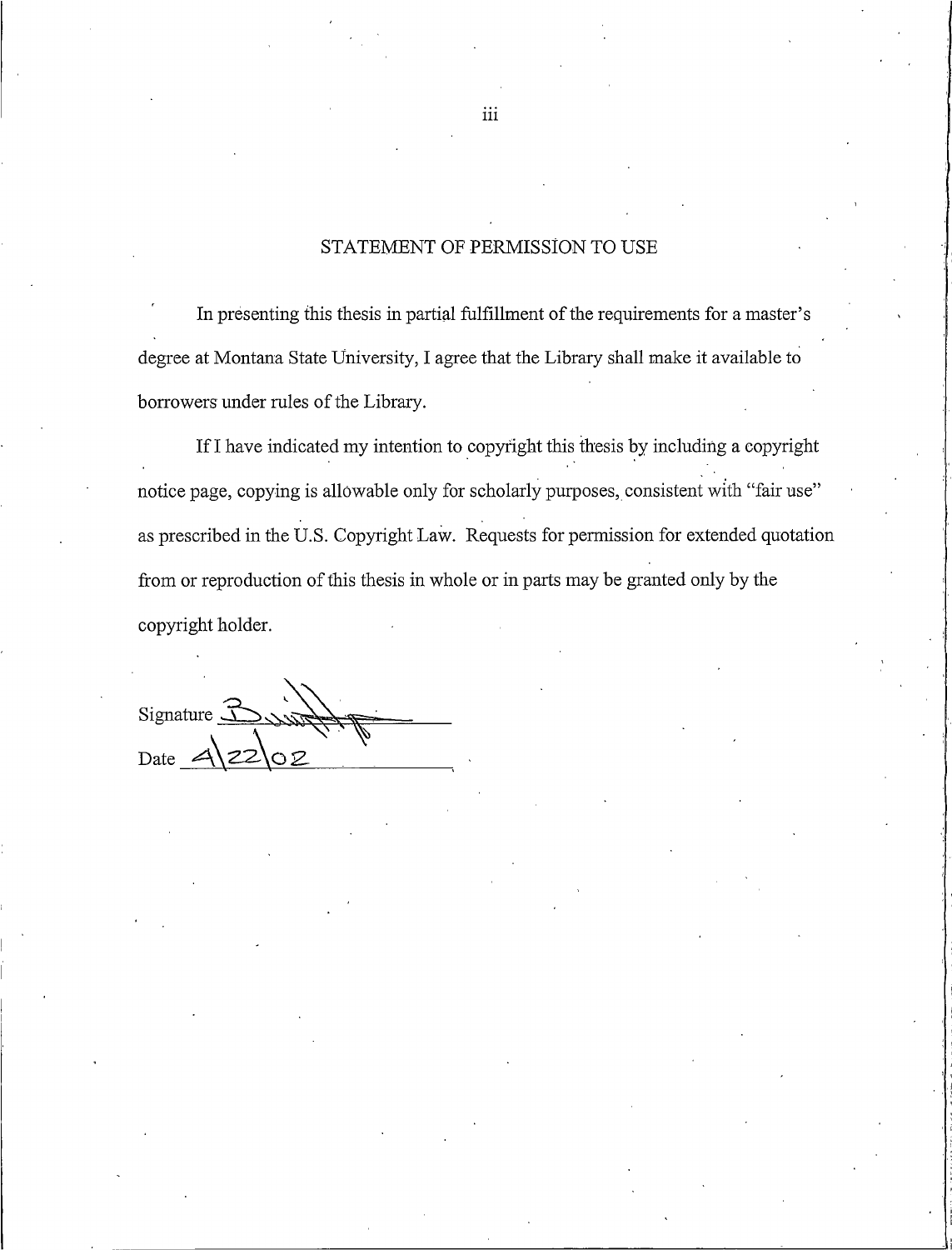# TABLE OF CONTENTS

| $\mathcal{L}^{\text{max}}_{\text{max}}$ and $\mathcal{L}^{\text{max}}_{\text{max}}$ |
|-------------------------------------------------------------------------------------|
|                                                                                     |
|                                                                                     |
|                                                                                     |
|                                                                                     |
|                                                                                     |
|                                                                                     |
|                                                                                     |
|                                                                                     |
|                                                                                     |
|                                                                                     |
|                                                                                     |
| 25                                                                                  |
|                                                                                     |
|                                                                                     |
|                                                                                     |
|                                                                                     |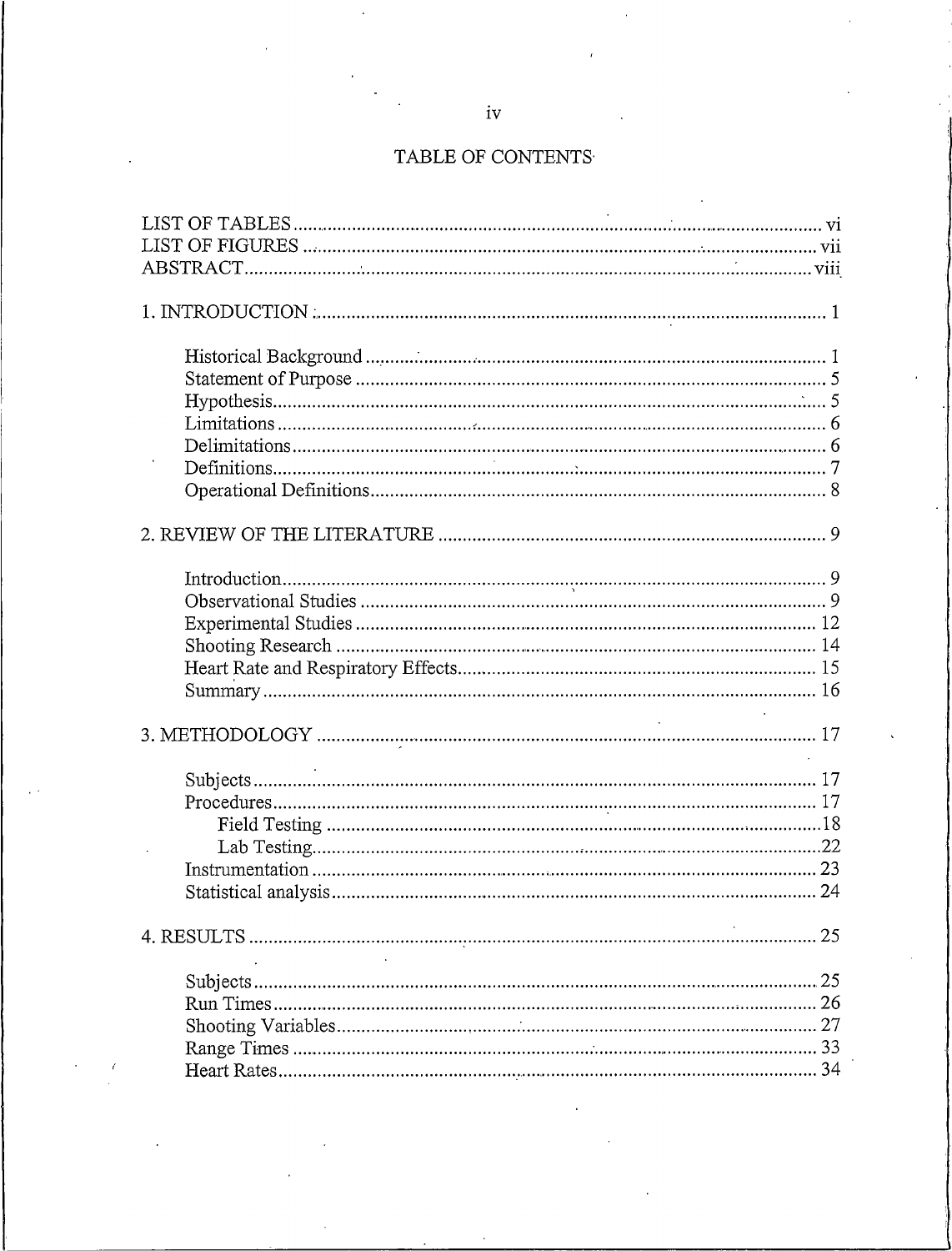# TABLE OF CONTENTS-CONTINUED

| APPENDIX B: BIATHLON EXPERIENCE AND TRAINING QUESTIONNAIRE 63 |  |
|---------------------------------------------------------------|--|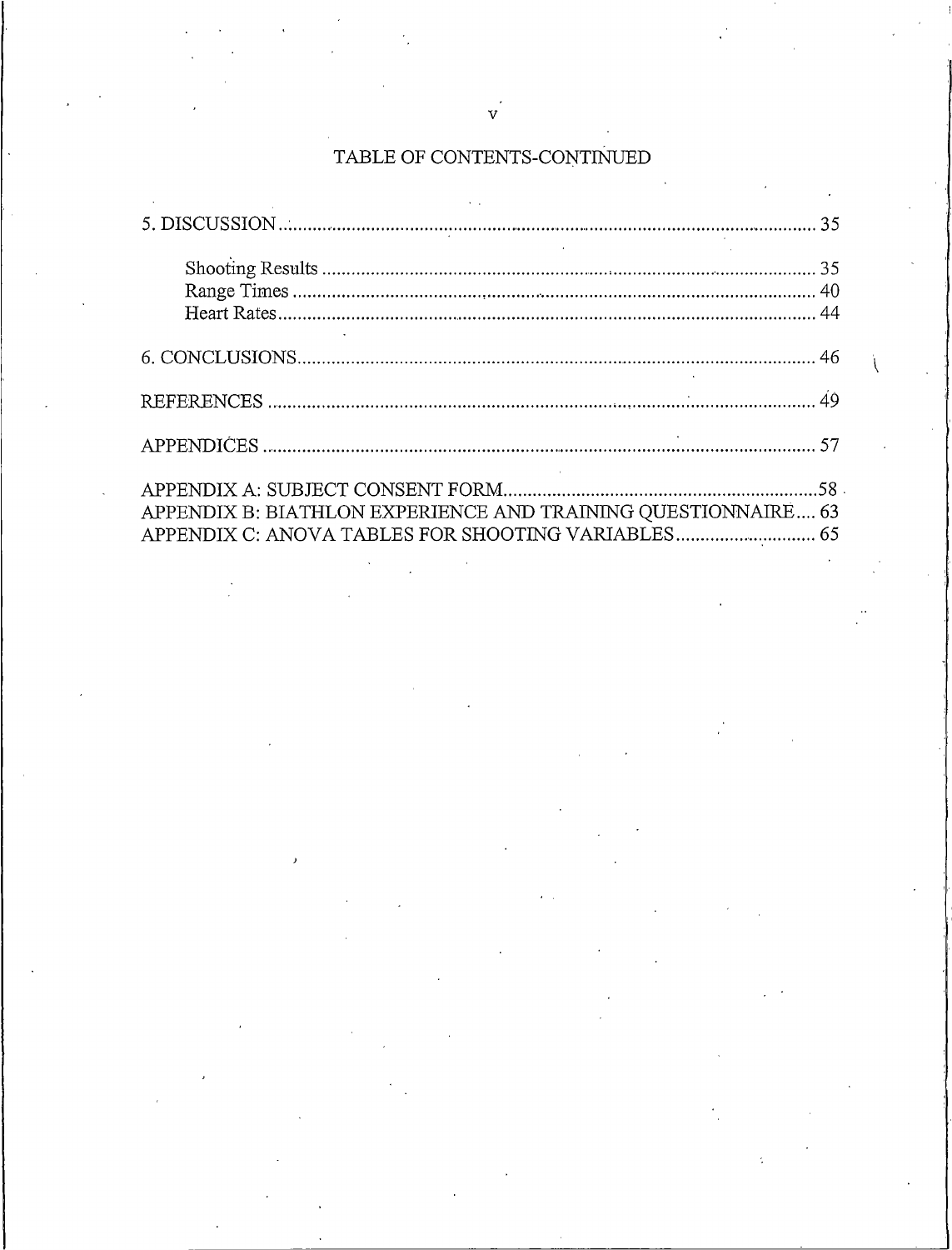# LIST OF TABLES

| Table                                                                                                                                                                                                                           | Page |
|---------------------------------------------------------------------------------------------------------------------------------------------------------------------------------------------------------------------------------|------|
|                                                                                                                                                                                                                                 |      |
| 2. Maximal heart rate ( $HR_{max}$ ) and maximal oxygen uptake ( $VO_{2max}$ )<br>characteristics for all subjects. Missing data expressed as N/A (n=10)26                                                                      |      |
| 3. Shooting scores (Mean±SE) expressed as number of shots hit (SH),<br>shooting accuracy (SA), and shooting precision (SP) for Elite subjects (N7)<br>and all subjects (N10) across all four intensity conditions (INT1-INT4)28 |      |
| 4. Mean times $(\pm SE)$ for set-up, shooting, and total range times (s) for<br>Elite subjects $(N7)$ and all subjects $(N10)$ in the prone and standing                                                                        |      |
| 5. Mean $(\pm SE)$ shooting heart rates (bpm) for Elite subjects (N7) and all<br>subjects (N10) in the prone and standing shooting positions for all four                                                                       |      |
| 6. Representative time differences (s) beginning $50 \text{ m}$ from the firing line to                                                                                                                                         |      |
|                                                                                                                                                                                                                                 |      |
|                                                                                                                                                                                                                                 |      |
|                                                                                                                                                                                                                                 |      |
|                                                                                                                                                                                                                                 |      |
|                                                                                                                                                                                                                                 |      |
|                                                                                                                                                                                                                                 |      |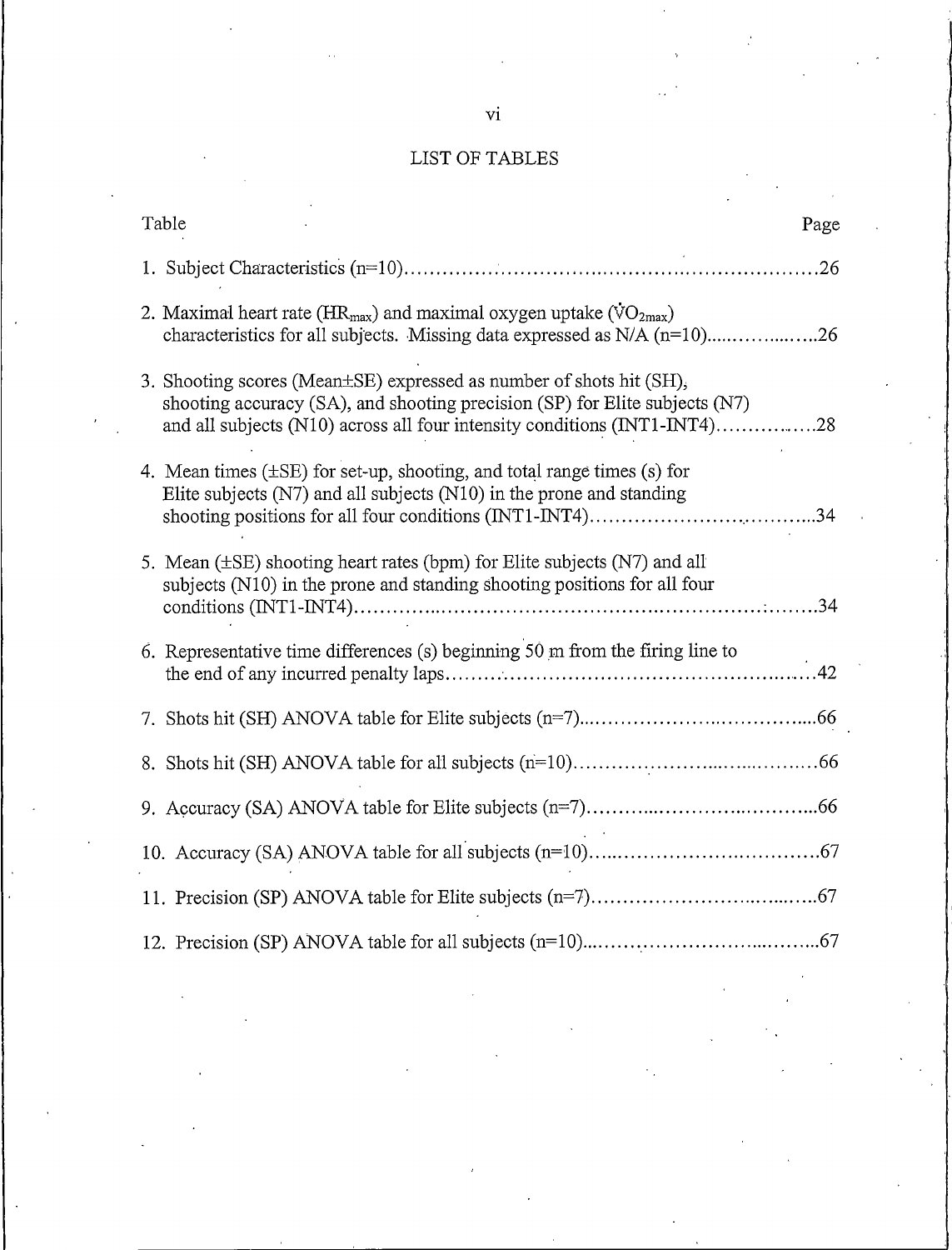# LIST OF FIGURES

| Figure<br>Page                                                                                                                                         |  |
|--------------------------------------------------------------------------------------------------------------------------------------------------------|--|
| 1. Mean number of shots hit for each intensity condition (INT1-INT4)                                                                                   |  |
| 2. Mean number of shots hit for each intensity condition (INT1-INT4)                                                                                   |  |
| 3. Mean accuracy scores (mm) for each intensity condition (INT1-INT4)<br>in the prone and standing shooting positions for Elite subjects $(n=7)$ 30    |  |
| 4. Mean accuracy scores (mm) for each intensity condition (INT1-INT4)<br>in the prone and standing shooting positions for all subjects $(n=10)$ 30     |  |
| 5. Mean precision scores (mm) for each intensity condition (INT1-INT4)<br>in the prone and standing shooting positions for Elite subjects (n=7)32      |  |
| 6. Mean precision scores (mm) for each intensity condition (INT1-INT4)<br>in the prone and standing shooting positions for all subjects $(n=10)$<br>32 |  |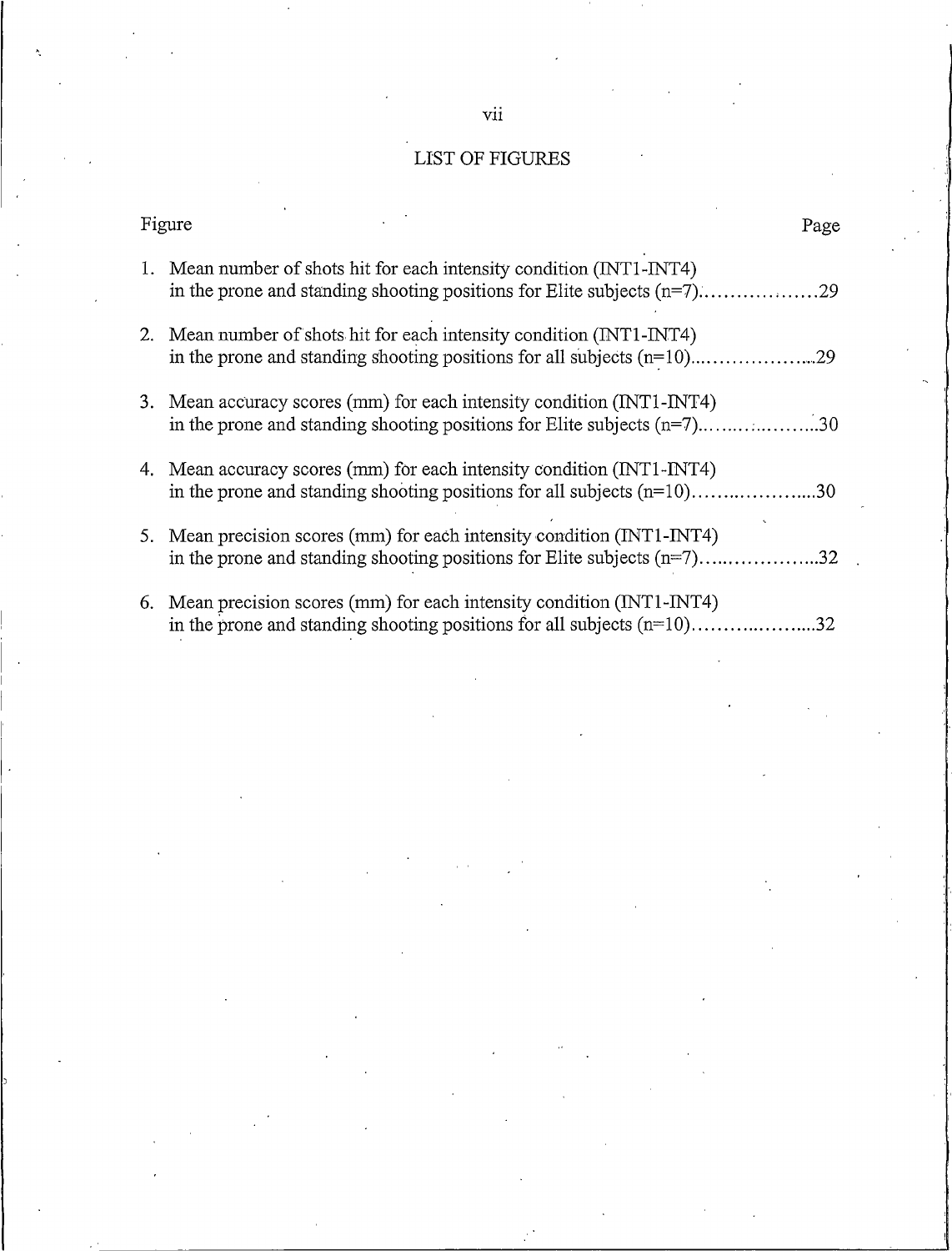### **ABSTRACT**

The purpose of this study was to determine the effect of running intensity on shooting performance in summer biathletes by comparing shooting scores immediately following bouts of exercise at four different intensities in an effort to determine if running intensity can be maintained, or increased, without a subsequent decrement in shooting performance.

Each subject (seven elite and three novice) was required to shoot five shots at paper targets immediately following bouts of exercise at four different intensities. Exercise intensities included shooting with a resting heart rate (INT1), slowing to 75% of race pace (INT2), maintaining race pace (INT3), and sprinting (INT4). All subjects began testing by shooting five shots prone and five shots standing at INT1. All subsequent conditions were counterbalanced for intensity and position. A one kilometer loop was run between shooting bouts with changes in exercise intensity (INT2-INT4) occurring 50 meters prior to entering the range. Measures of shooting performance included the number of shots hit (SH), shooting accuracy (SA), and shooting precision  $(SP)$ .

As intensity increased from INT2 to INT4, there was a significant decrease  $(p<0.001)$  in 50 meter run time prior to entering the range (12.52 s vs. 8.96 s, respectively), with no difference in one kilometer run times ( $p=0.50$ ). Although an increase in exercise intensity was associated with a decrease in SH for both the prone and standing position, there was no significant difference in SH for the elite subjects (N7), or all subjects as a group (N10), as a result of position (N7:  $p=0.64$ , N10:  $p=0.86$ ) or intensity (N7:  $p=0.10$ , N10:  $p=0.12$ ). A significant interaction effect was found in N7 for the SA measure of shooting performance ( $p=0.005$ ), as well as a significant difference in both position ( $p<0.001$ ) and intensity ( $p=0.008$ ) for the SP measure. SA for N10 was significantly different for both position ( $p<0.001$ ) and intensity ( $p=0.009$ ). There was no difference between N7 and N10 for the SP measure of shooting performance.

These preliminary findings indicate that race times may be decreased in the sport of summer biathlon by as much as 7.12 seconds in a 5 km race without a subsequent compromise in shooting performance.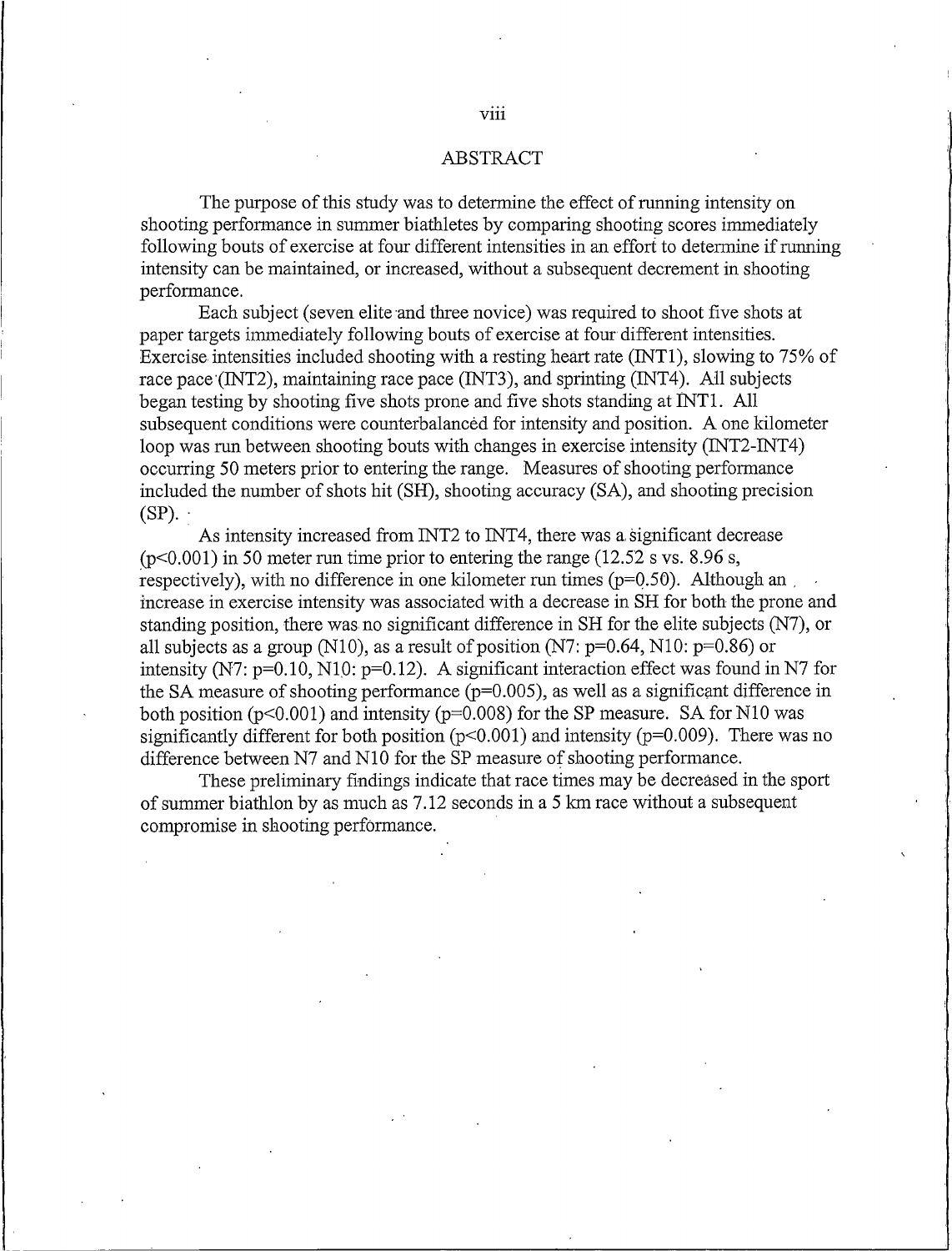# **CHAPTER ONE**

#### **INTRODUCTION**

In the sport of biathlon, it is not uncommon for top-ten finishes of elite competitors to be decided by a matter seconds. The 2000 US National Biathlon Championships is a prime example of this. The difference between  $2^{nd}$  and  $3^{rd}$  place was a mere three tenths of a second. A one-minute difference could have potentially moved the  $24<sup>th</sup>$  place finisher up to  $14<sup>th</sup>$  place. With competition this tight it is apparent that a need exists for elite biathletes to find a way to decrease their race times by even the smallest of margins. Being able to take two seconds off a 25 minute race could potentially mean the difference between a first and second place finish.

# Historical Background

The name "biathlon" is a Greek word meaning two tests, and combines two skills with entirely different requirements (Niinimaa 1988). Biathlon is an Olympic winter sport combining the endurance of cross country skiing and the precision of rifle marksmanship. The origins of Biathlon have been traced as far back as 3000 BC where rock paintings depicted hunters with bow and arrows moving on "sliding timbers". However, the first written descriptions of hunting on skis came from Roman, Greek, and Chinese historical writings in 400 BC. Traditional military patrol races, the most commonly recognized origins of Biathlon, came into being in the Middle Ages. Skiing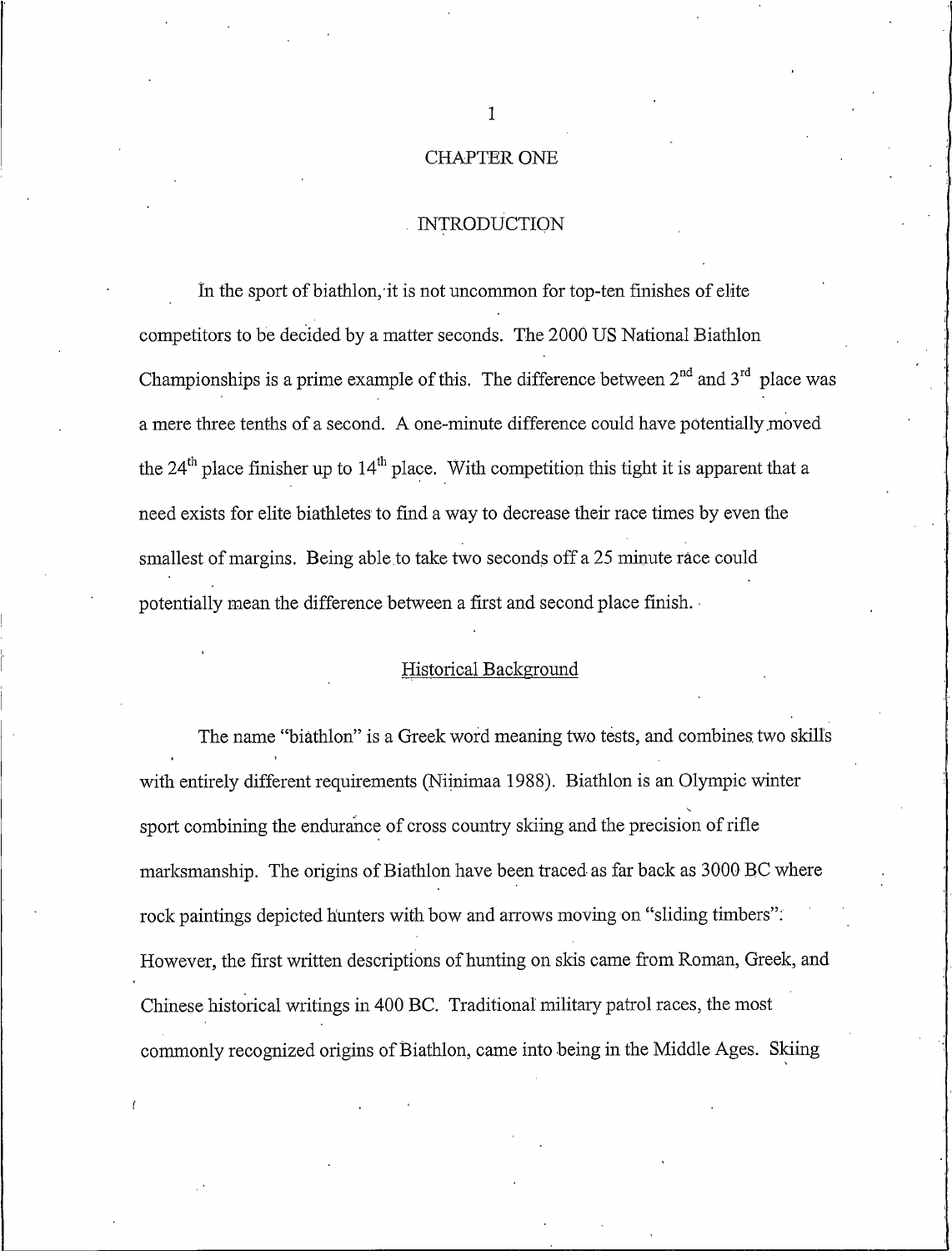regiments were becoming active in Scandinavia and Russia in the 1500's, and by the end of the 19<sup>th</sup> century, Germany, Austria, and Switzerland were also beginning to see soldiers on skis.

Although the first recorded "Biathlon" competition took place between Swedish and Norwegian border patrol units in 1767, it was not until the first Winter Olympic Games in Chamonix, France in 1924 that the military ski patrol race was introduced as a demonstration sport. Individual events did not occur until the 1960 Winter Olympic Games in Squaw Valley, CA, when the first Mens Individual 20 km Biathlon made its debut. Up until 1977 only large bore (30.06, .308, and .243 cal) rifles were used for competition, since then only small bore (.22 cal) rifles have been allowed. The change to small bore rifles was made primarily to make the sport more accessible to a wider range of competitors, in addition to saving money on ammunition and targets and decreasing the space required to hold competitions. Although it is still a relatively obscure sport in the United States, with around 1,000 competitors nationwide, it is the most popular televised winter sporting event in Europe.

Traditionally, Winter Biathlon has been the most widely recognized form of biathlon. However, in the early 1980's the sport of Summer Biathlon was introduced as a way for winter biathletes to stay in shape and, as a result, has rapidly increased in popularity over the last decade. The main reason for this is that it incorporates running instead of skiing. Therefore more people are able and willing to participate since it requires less of a financial obligation by the athlete than winter biathlon, and more race venues are available since most climates facilitate running during the summer months.

 $\overline{2}$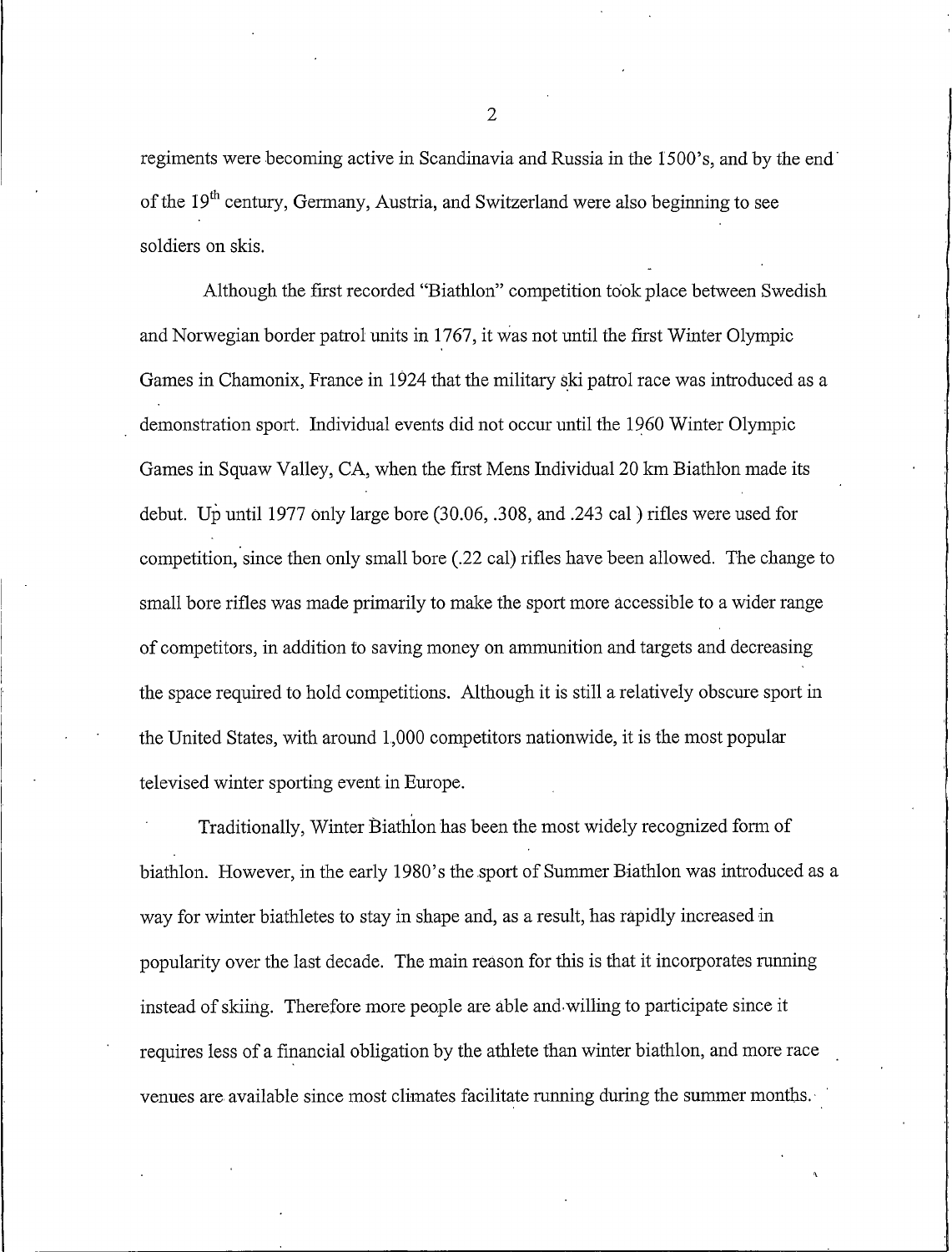Summer Biathlon race distances are typically five to eight kilometers (km) in length and consist of either two or four shooting bouts, with one to two and a half kilometer loops run between bouts. Shooting bouts alternate between the prone and standing (off-hand) shooting positions, starting with the prone. Targets are located 50 m from the firing line with target diameters of 40 millimeters (mm) and 110 mm for prone and standing, respectively. Five shots are allowed to hit five targets, with either a 100 m penalty lap assessed for missed targets, or a time penalty in the case of some of the longer events. Winners are determined by the shortest elapsed race time, regardless of shooting score.

Unlike most shooting sports in which success is based on accuracy (proximity of shot to center of target), shooting performance in the sport of summer biathlon is based on a hit or miss system. As long as each shot falls within the 40 mm and 110 mm diameter target for the prone and standing shooting positions, respectively, it is considered a hit. This method of scoring tends to favor the biathlete best able to minimize their shot group (proximity of shots in relation to each other), and maximize their accuracy, thereby facilitating a greater margin of error while shooting.

Since the sport of Summer Biathlon incorporates running and shooting, overall race times can be reduced by either improving running performance, increasing shooting accuracy, or a combination of both. Although there are numerous studies on improving running performance, as well as the effects of heart rate, breathing, and muscle fatigue on competitive position shooters, very little research has been done on the effects of these variables in combination as they relate to the sport of biathlon. The limited research in

 $3<sub>1</sub>$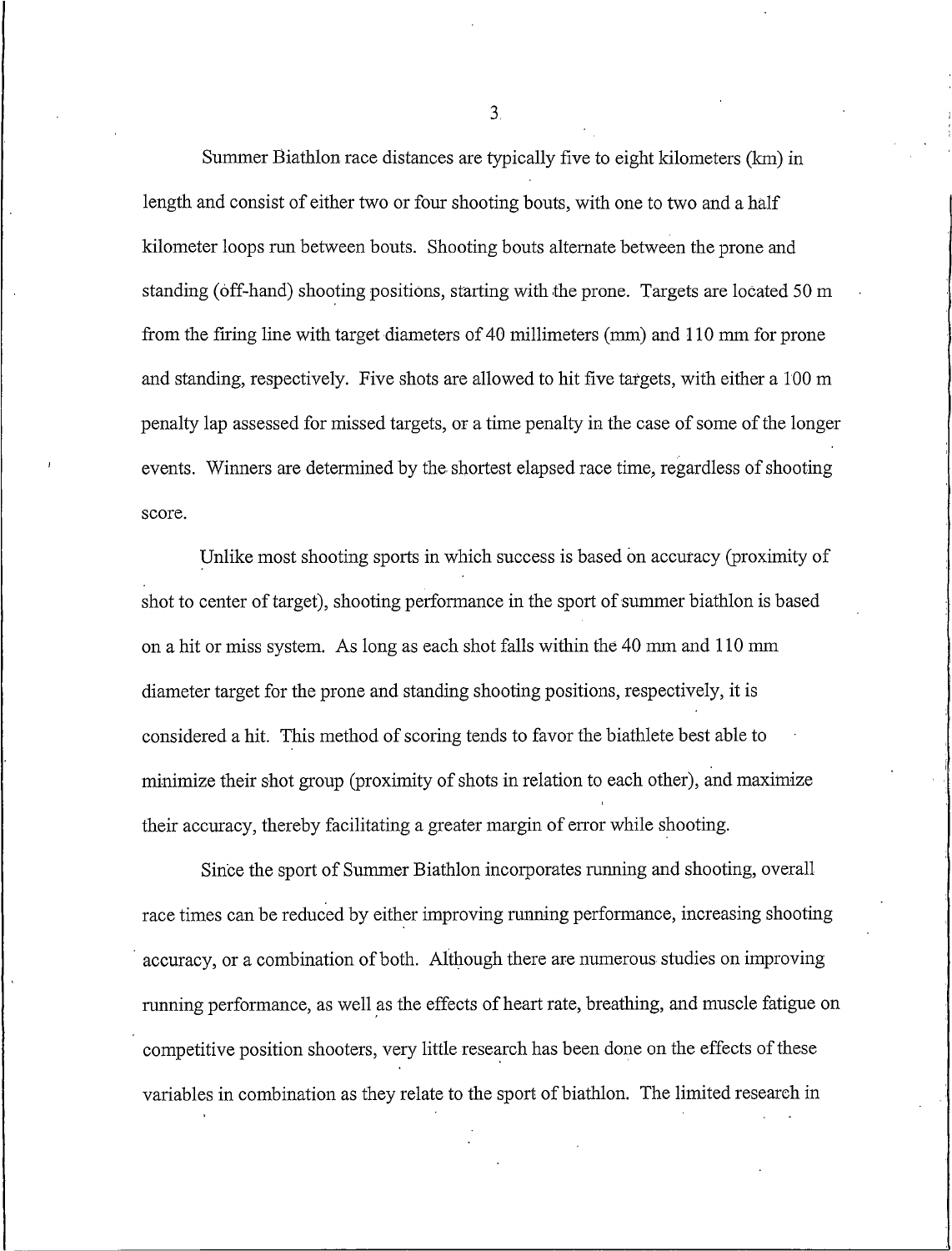this area may be a function not only of the relative obscurity of the sport, but also the difficulty in measuring the various physiological parameters associated with the sport in a field setting. Researchers such as Hoffman, Gilson, Wetenburg, and Spencer (1992), and Groslambert, Candau, Belli, Gilliot, and Roillion (1997) have addressed the limitations of biathlon research conducted in the lab. Even though it may be easier to collect physiological data in the lab, the applicability of these results to actual race conditions are questionable.

Currently, it is common for elite biathletes to decrease their running speed prior to entering the shooting range in an effort to decrease both respiratory and heart rate. This decrease in respiratory and heart rate is believed to result in better overall shooting performance by limiting the amount of rifle movement while shooting. It has recently been suggested, however, that an increased intensity of exercise immediately prior to shooting has minimal effect on shooting performance in elite-level winter biathletes (Niinima 1988; Hoffman et al., 1992; Soldatov 1983). Soldatov reported that if an athlete is able to enter the shooting range at a greater intensity, yet maintain satisfactory shooting performance, the potential exists to decrease race times by as much as 25-30 seconds in a 20 km race (winter biathlon). If this holds true, then it is likely that the greatest potential for improvement in performance (decreased race times) for the elite biathlete is to reduce the amount of time lost during the approach to the firing line. Since most previous research in this area has dealt with Winter Biathlon (Hoffman et al., 1992; Hoffman 1992; Groslambert et al., 1997; Soldatov 1983), it would be of interest to see if this strategy can be successfully applied to the sport of Summer Biathlon. Therefore, it was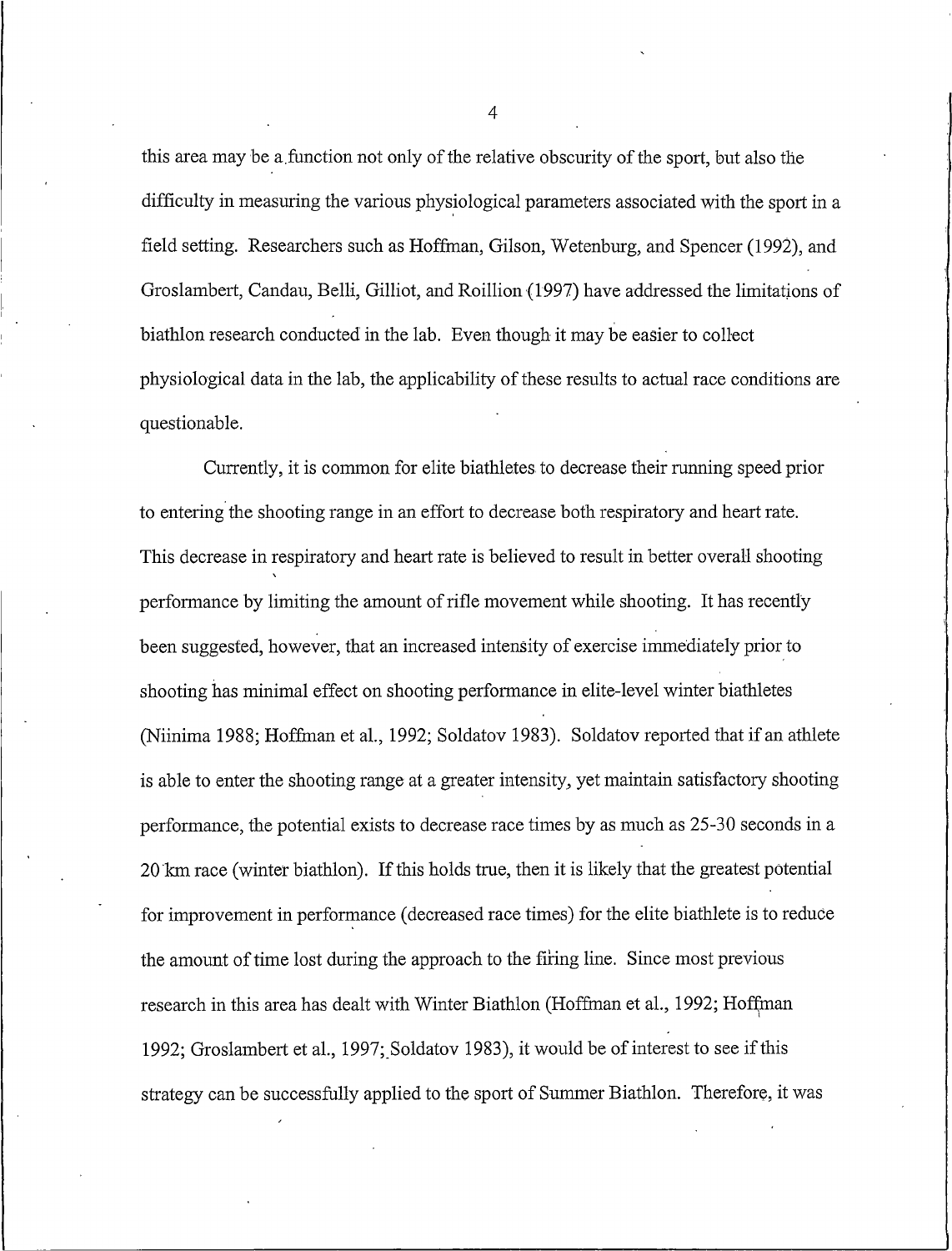the purpose of this study to evaluate the relationship between exercise intensity and its subsequent effects on shooting performance in summer biathletes in a field (simulated) race) setting. Shooting performance was measured using three variables: number of shots hit (SH); shooting accuracy (SA); and shooting precision (SP). Shooting performance was compared between four conditions: 1) Resting heart rate (INT1), in which shooting occurred prior to any exercise; 2) After running a one km loop at race pace (RP), then decreasing to 75% of RP 50 m prior to entering the shooting range (INT2); 3) Maintaining RP all the way into the shooting range (INT3); and 4) Sprinting the last 50m into the shooting range after running a one km loop (INT4).

### **Statement of Purpose**

The purpose of this study was to determine the effects of running intensity immediately prior to shooting (last 50 m) on shooting performance in summer biathletes. This was achieved by comparing shooting scores immediately following bouts of exercise at the four different intensities (INT1, INT2, INT3, and INT4) in an effort to determine if running intensity (speed) immediately prior to shooting can be maintained, or increased, without a subsequent decrement in shooting performance.

# Hypothesis

The mean shooting variables (SH, SA, SP) are not significantly different among the four levels of the independent variables (INT1, INT2, INT3, INT4) for the prone and standing positions.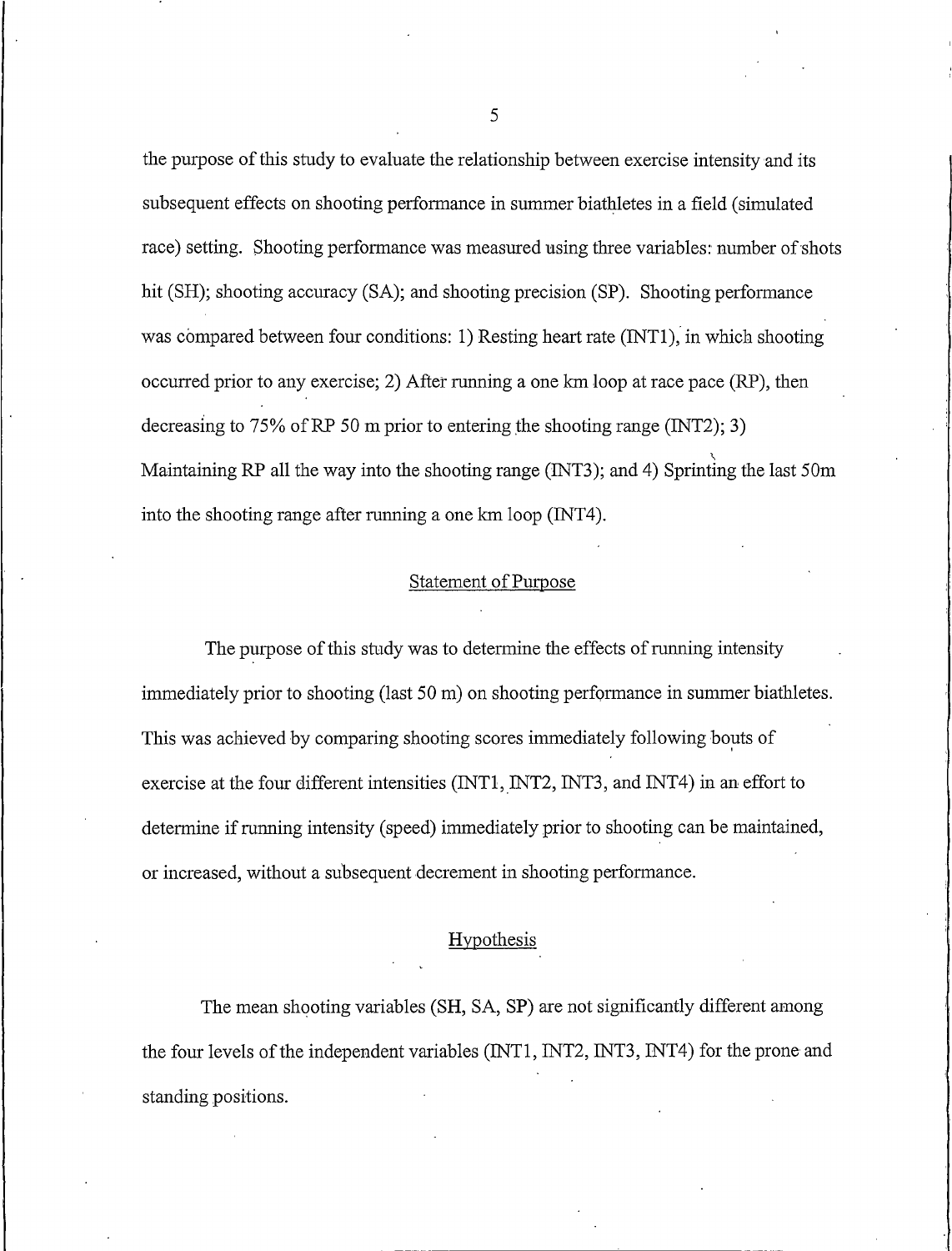# $H_0: \mu_{\text{Pi}} \neq \mu_{\text{Pi}}$ , and  $\mu_{\text{Si}} \neq \mu_{\text{Si}}$

# $H_a$ :  $\mu_{\text{Pi}} = \mu_{\text{Pi}}$ , and  $\mu_{\text{Si}} = \mu_{\text{Si}}$

Where:  $\mu_{P}$  and  $\mu_{S}$  are population means for shooting performance (SH, SA, SP) in the prone and standing position, respectively, with i and j representing any two levels of each dependent variable across the four intensity levels.

## Limitations

- 1. The subjects' unfamiliarity with shooting under conditions required by the protocol could potentially affect shooting scores. Biathletes typically shoot at either a resting heart rate (during practice), or at a heart rate similar to that elicited in actual competition.
- 2. Due to the subjectivity of INT2 it was assumed that all subjects could accurately determine 75% of their race pace and reduce their speed accordingly and consistently for both INT2 conditions (prone and standing shooting positions).

# Delimitations

- 1. The scope of this study was delimited to competitive biathletes from the Bozeman, Montana, community.
- Since all shooting data was collected outdoors, attempts were made to minimize  $2.$ the affects of weather on shooting performance by not collecting data on days that were excessively cold or windy.
- No sight adjustments were allowed once testing began.  $3.$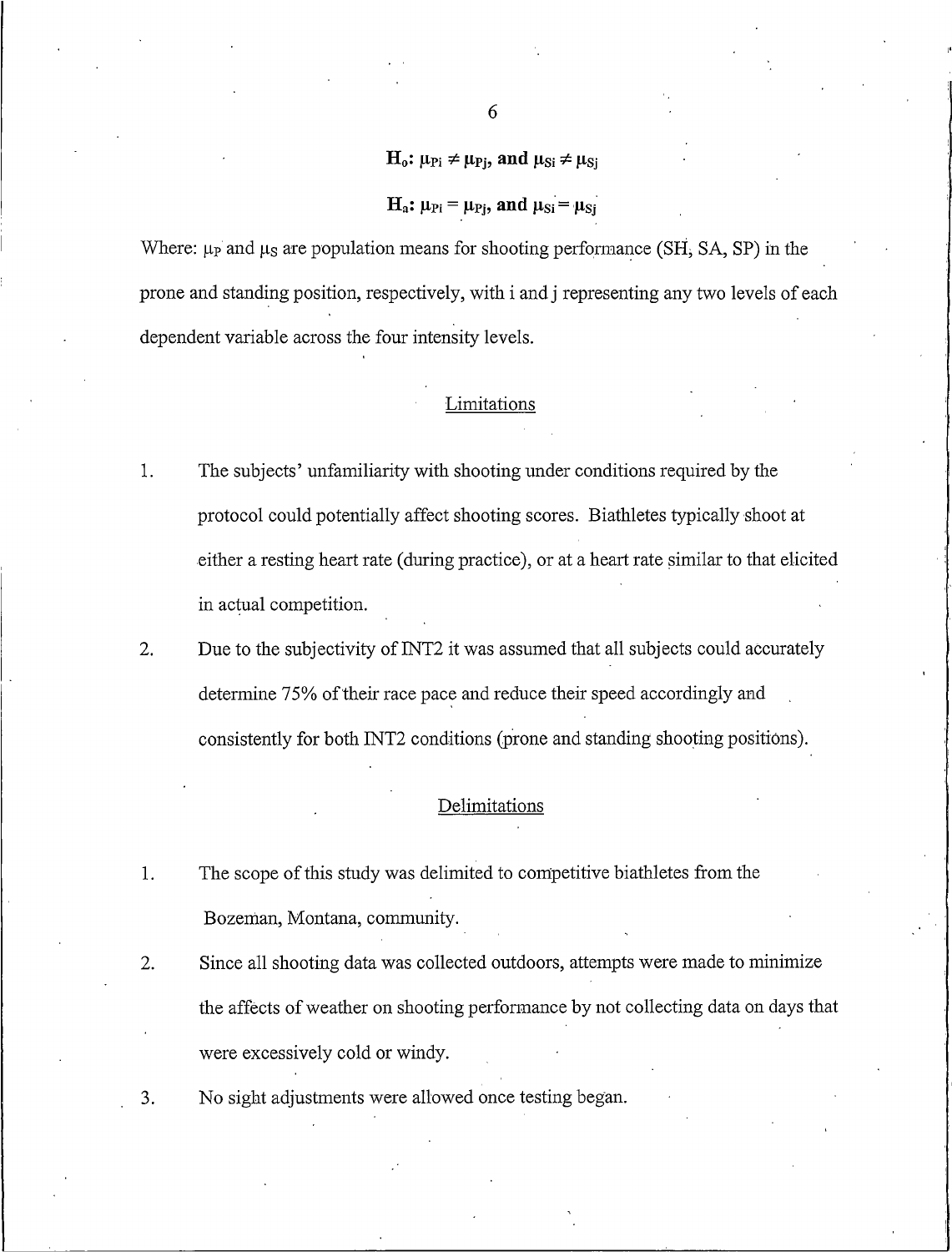## Definitions

The distance of a shot from the center of the target. Accuracy:

Elite level: This category includes all individuals on the U.S. National, World, Olympic, or development teams. It may also include less experienced competitors who chose to race in this category, and is differentiated from Open level competitors through the use of smaller targets in the prone position.

Hit: A shot that results in the knocking down of a target. Shot must hit within a 40 mm and 110 mm diameter circle for prone and standing, respectively.

Misfire: Trigger is pulled, but the round fails to fire.

A shot that does not result in the knockdown of a target (i.e., shot does not Miss: fall within the 40 mm and 110 mm diameter circle for prone and standing, respectively).

Off-hand: Shooting position in which the competitor remains standing, more commonly referred to as the standing position.

Precision: Closeness of all shots in relation to each other. Typically measured by the smallest circle that encompasses all shots.

Prone: Shooting position in which the competitor is lying down.

Shooting range where all shooting takes place. Range:

Arbitrary distance selected by each individual athlete prior to entering the Recovery: range in which they slow down in an effort to decrease their breathing and heart rate.

Amount of time used to take the first shot once a competitor gets into the Set-up time: shooting position.

Zero: Action performed prior to competition in which all competitors make sight adjustments to their rifle.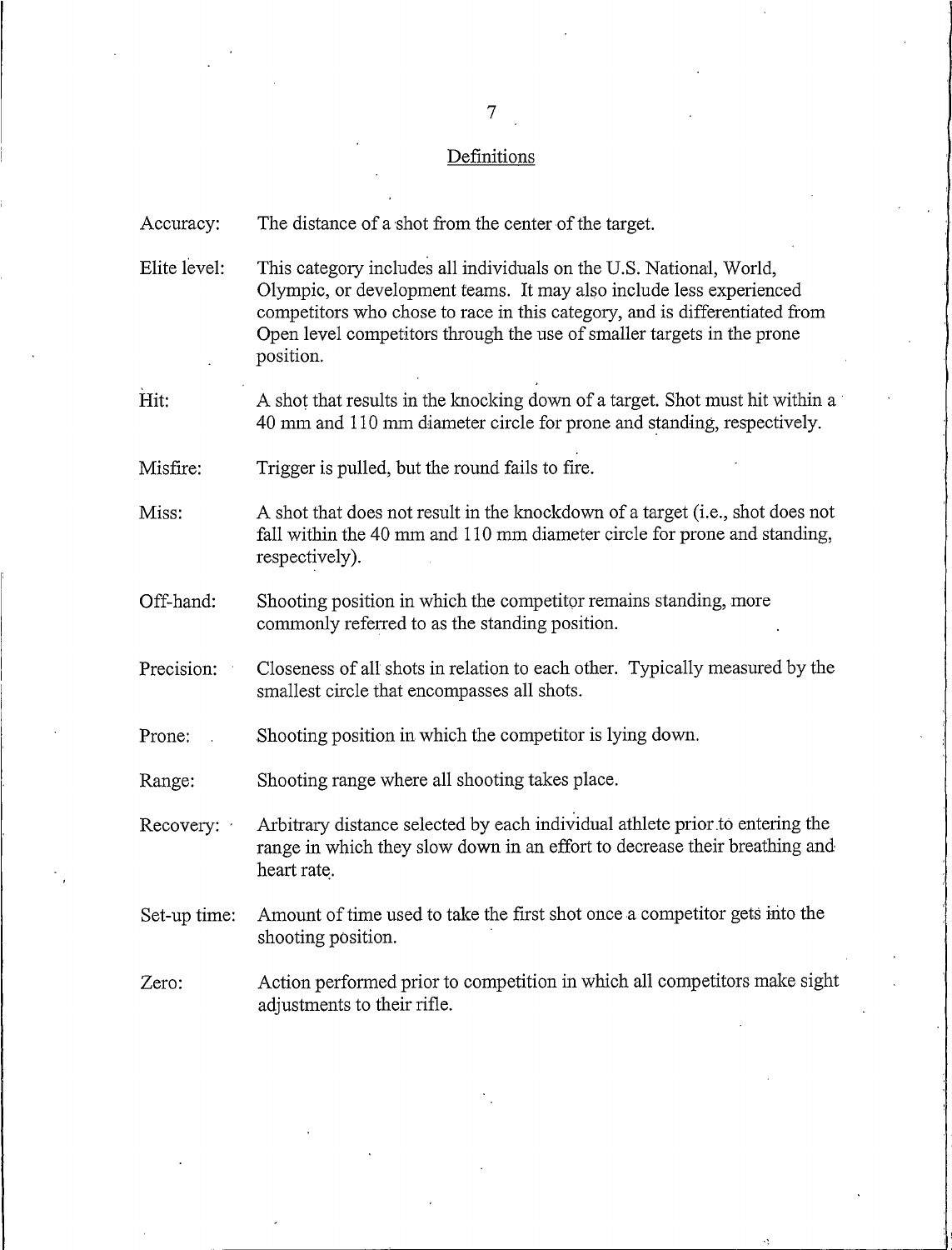# Operational Definitions

Age Predicted Maximal Heart Rate:

Maximal Oxygen Consumption  $(\text{VO}_2)$ :

Respiratory Exchange Ratio (RER):

220 minus current age in years.

The rate of oxygen utilization by working muscle tissue during heavy exercise.  $VO_{2max}$  is achieved by progressively increasing the level of exercise intensity until oxygen consumption plateaus, or changes very little, despite further increases in intensity.

The ratio of  $CO<sub>2</sub>$  produced to the volume of  $O<sub>2</sub>$  consumed during resting or steady state exercise conditions.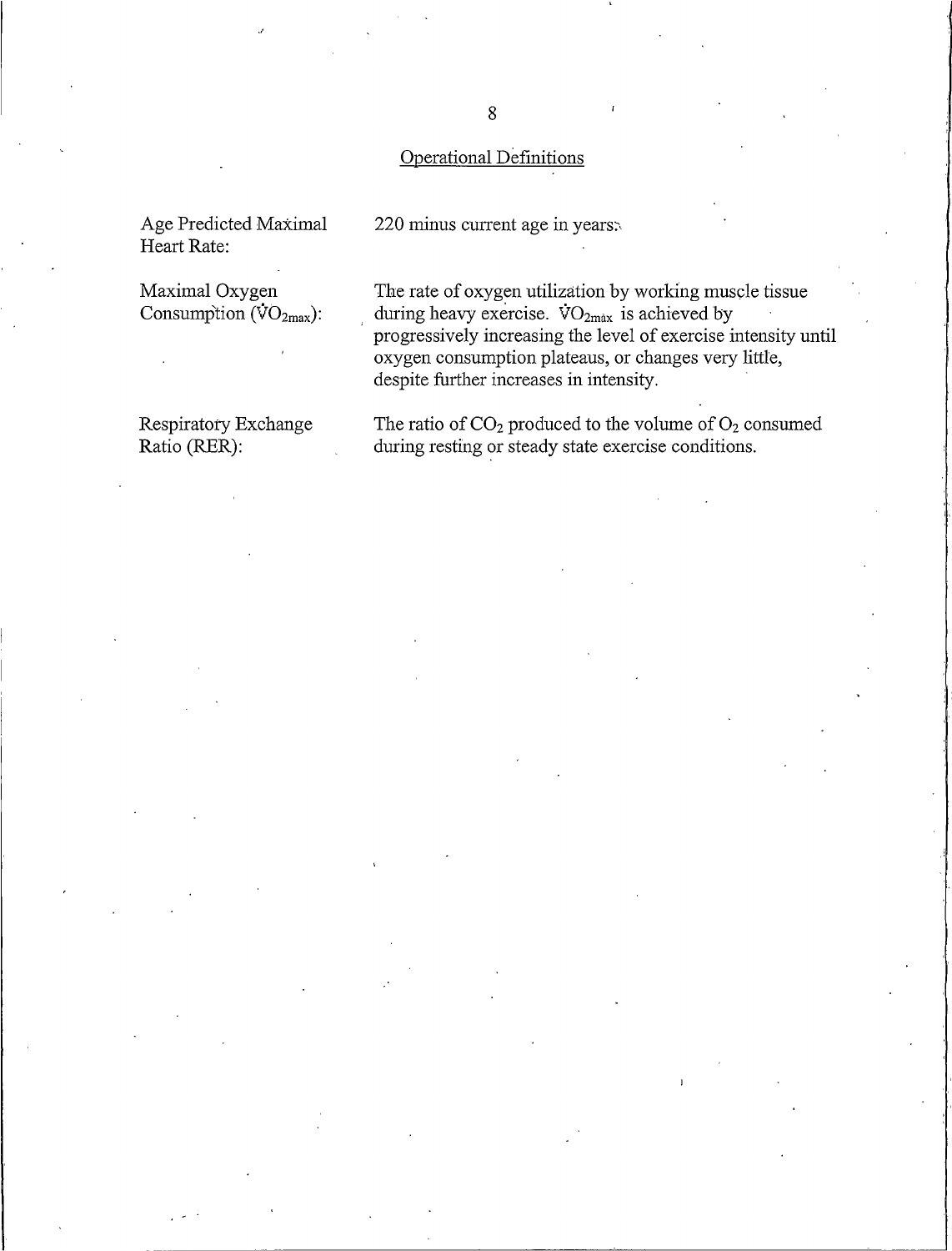# **CHAPTER TWO**

# REVIEW OF THE LITERATURE

# Introduction

Although there are numerous studies that address the individual sports of cross country skiing (Rundell 1996; Rundell and Bacharach, 1994), running (Conley 1981; Koeslag and Sloan, 1976; Rundell 1996), and shooting (Era, Konttinen, Mehto, Saarela, and Lyytinen, 1996; Helin, Sihvonen, and Hanninen, 1987; Konttinen and Lyytinen, 1992; Konttinen, Lyytinen, and Konttinen, 1995; Konttinen, Lyytinen, and Viitasalo, 1998a, 1998b; Lakie, Villagra, Bowman, and Wilby, 1995; Zatsiorsky and Aktov, 1990), there is limited research specifically addressing the integration of these components into the sport of biathlon. Of these studies, all pertain to winter biathlon, and most are strictly observational (Groslambert et al., 1997; Hoffman and Street, 1992), or experimentally controlled in a laboratory setting (Bozsik and Kaske, 1998; Groslambert, Candau, Hoffman, Bardy, and Rouillion, 1999; Groslambert, Grappe, Candau, and Rouillion, 1998: Hoffman et al., 1992). The lack of research in the sport of summer biathlon, particularly in a field setting under actual race conditions, prompted the current study.

# Observational Studies

The Albertyille Winter Olympic Games of 1992 gave Groslambert et al. (1997) an opportunity to look at the correlation between the installation phase (set-up time) of shooting and shooting performance. Groslambert observed 24 males competing on the 6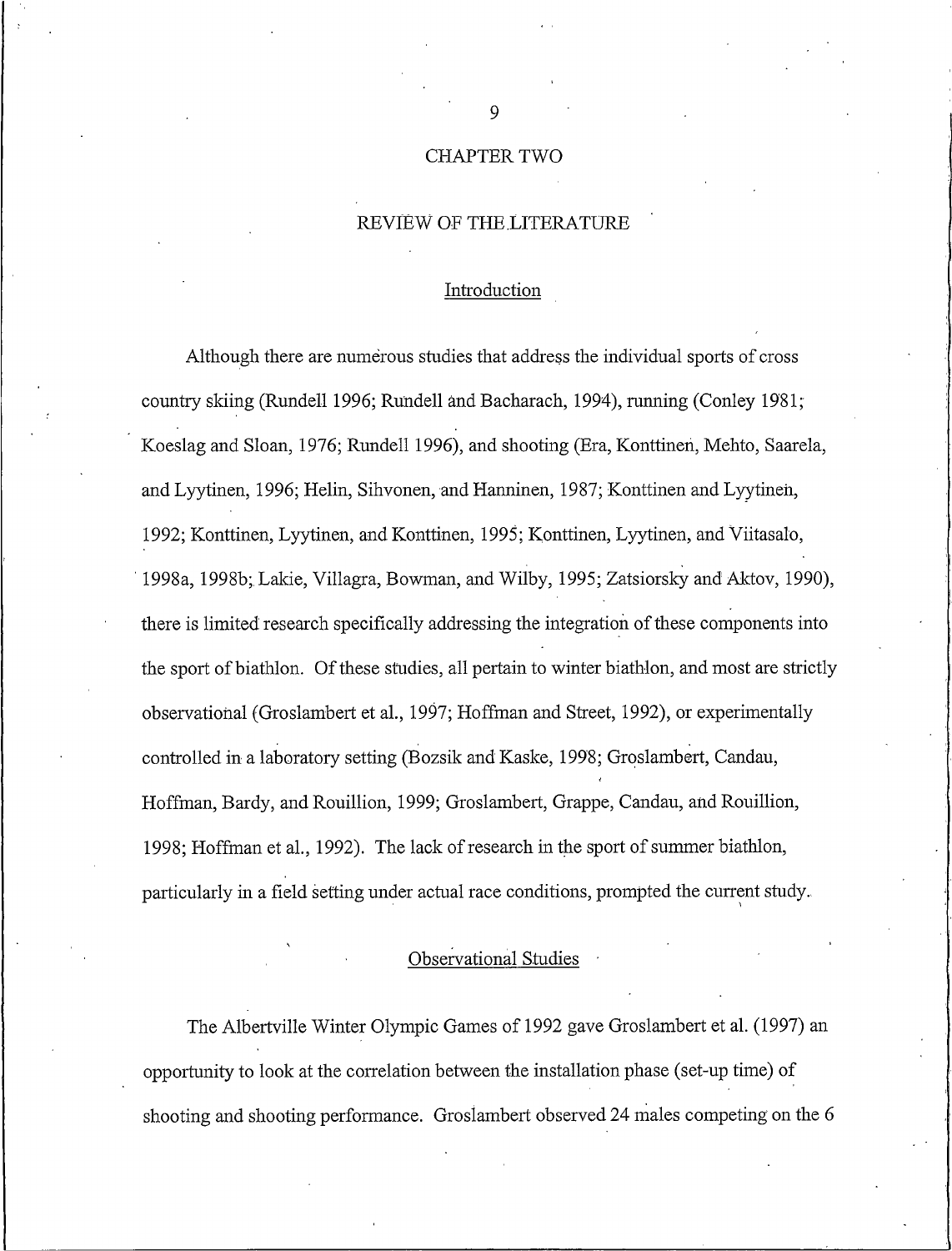highest-ranked relay teams at the Olympic Games. A positive relationship was found between installation time and penalty time (shots missed) in the prone position. As the installation time increased, the more likely an individual was to miss the target. The opposite was found to be true for the standing position. As installation time increased, the number of missed shots decreased. This trend could be attributed to the fatigue associated with the high level of physical exertion immediately prior to shooting, decreasing the stability of hold. Due to this decreased stability of hold, and a smaller base of support afforded by the standing shooting position, postural control of the rifle can be increased by maximizing installation time. In conclusion, Groslambert recommended that elite level biathletes minimize installation time in the prone position, and adapt their installation time in the standing position to individual heart rate recovery to maximize shooting performance. Although he agrees with other investigators (Niinimaa 1988; Hoffman et al., 1992; Soldatov 1983) that overall race times for elite level biathletes can be decreased by maintaining skiing speed prior to shooting, he was in disagreement as to its magnitude.

Soldatov (1983) suggested that 24-30 seconds could be gained in a 20 km race by maintaining skiing speed prior to shooting, while Groslamberts' data shows a gain of only 10.2 seconds. There are two possible explanations for this discrepancy. The first being that since Groslamberts' was an observational study, individual recovery times were unable to be controlled and accounted for. Based on data from video analysis, the amount of time for the athlete to cover the last 50 m prior to entering the shooting range could be calculated. Therefore, if an athlete started recovery (slowing down) before that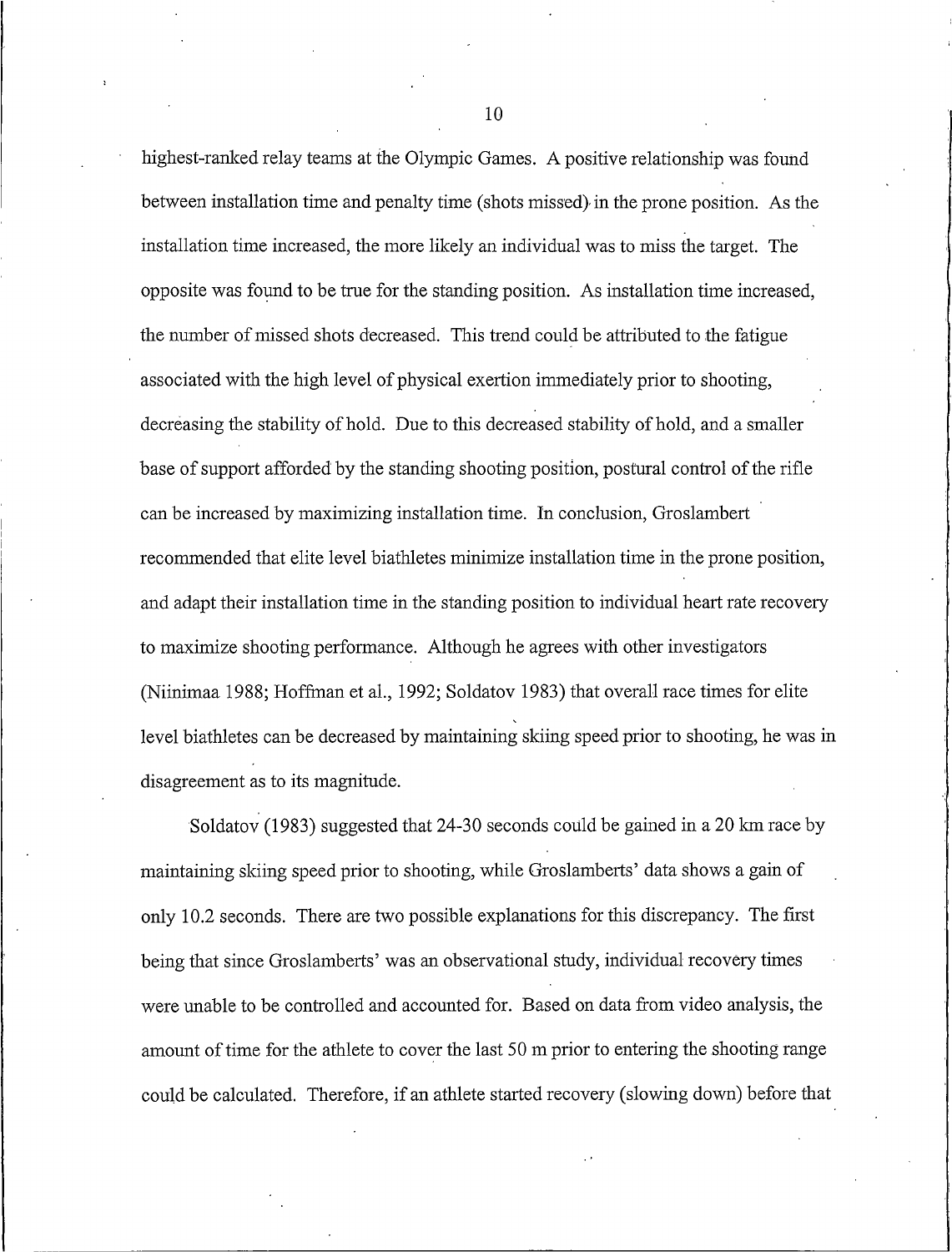point, any loss of time associated with the decrease would not have been considered. Also, Groslambert collected data during a relay race, in which the competitors have an additional three rounds (eight rounds total) to hit five targets in each shooting bout. Therefore, it is not uncommon for biathletes in a relay race to come into the range at a higher intensity (speed) than they normally would since they know there is more room for error while shooting. This could account for the disparity between the two times since Soldatov studied time decreases during individual races (five shots per shooting bout).

Hoffman (1992) conducted a similar observational study on 14 members (five men, six women) of the US National Biathlon Team during an early season biathlon race series. Heart rate data were gathered throughout the race (18.4 and 14.8 km for men and women, respectively) to get a better understanding of the physiological demands of biathlon and the strategies used in approaching the shooting range. Hoffman found that heart rates decreased 10-12 beats per minute (bpm) over a time of approximately 50-60 seconds during the approach to the firing line. Upon arrival to the firing line heart rates between the two shooting positions were similar (85-87% of maximum heart rate) with minimum heart rates during firing around 20 bpm lower for the prone position than the standing. This lower minimum heart rate in the prone position is to be expected since more time is usually spent in this position, allowing for greater recovery. Also, less work is required by the heart in this position since venous return of the blood from the legs is not required to work against gravity, thereby decreasing peripheral resistance (Bevegard, Freyschuss, and Strandell, 1966; Stenberg, Astrand, Ekblom, Royce, and Stalin, 1967).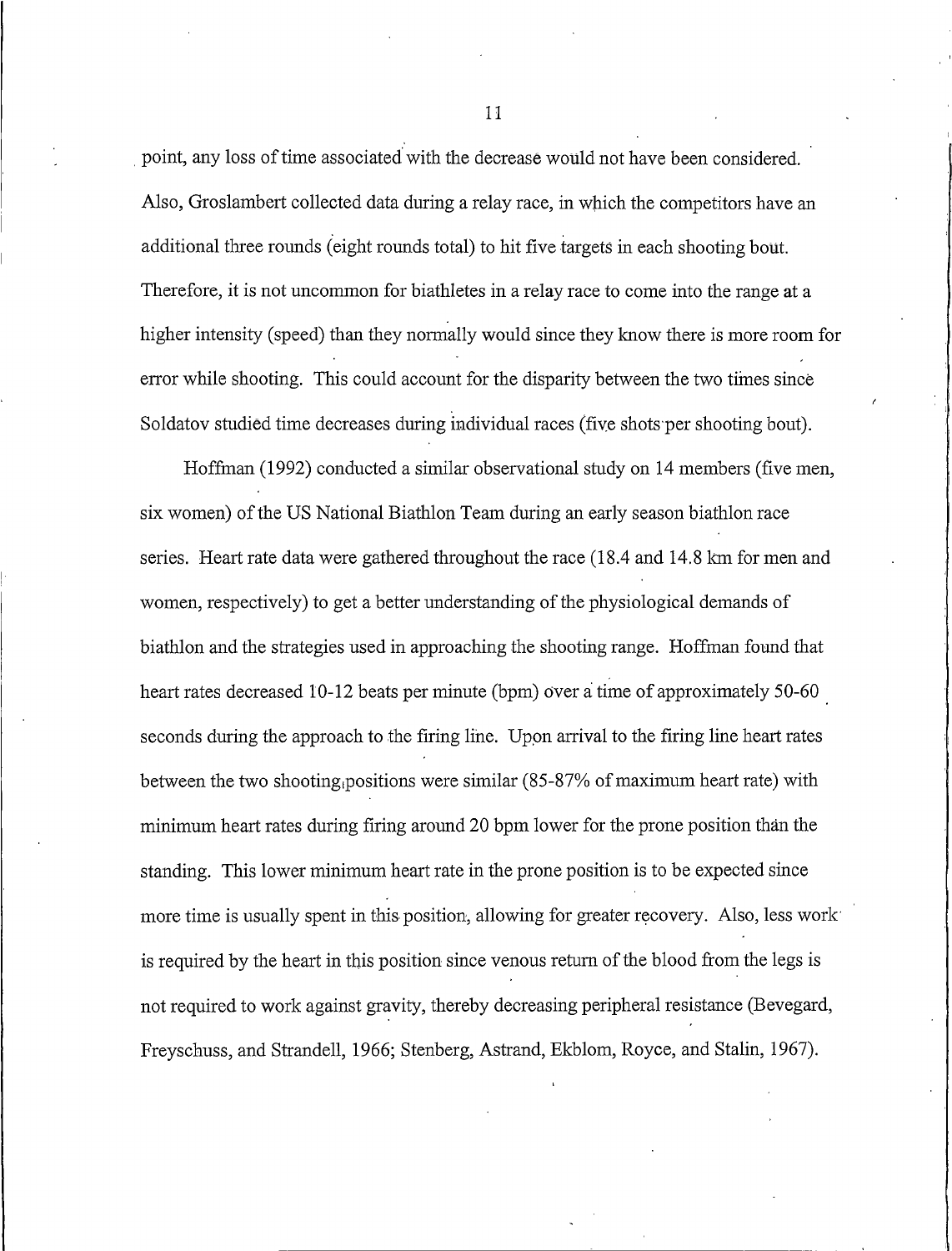This decrease in peripheral resistance increases stroke volume which, in turn, decreases the number of times per minute the heart has to beat to pump a given volume of blood.

Although it would seem logical to assume that a larger stroke volume would result in greater rifle movement, a slower heart beat might allow for a longer period in which to stabilize the hold before shooting and facilitate timing of the shot with the cardiac cycle. Research has yet to be done in this area to ascertain whether the additional base of support (increased stability of hold) in the prone position is sufficient to overcome the increased movement associated with a greater stroke volume.

# **Experimental Studies**

With the exception of Hoffman et al. (1992), most experimental research involving shooting performance in the sport of biathlon has focused on shooting stability in the standing position (Bozsik 1998; Groslambert et al., 1998; Groslambert et al., 1999; Niinimaa and McAvoy, 1983).

A force plate was utilized by Niinimaa (1983) to measure the influence of physical exercise simulating biathlon race intensities on body sway while in the standing shooting position. He tested a wide range of shooters, including biathletes  $(n=4)$ , position shooters  $(n=4)$ , and a control group, which had no previous shooting experience  $(n=4)$ . He found a significant decrease in horizontal movement (sway) in the subjects with the most shooting experience. Although this agrees with other research on rifle hold stability (Era et al., 1996; Konttinen et al., 1998; Zatsiorsky 1990), he also concluded that a decline in ventilation, and subsequent reduction in rifle movement, does not improve standing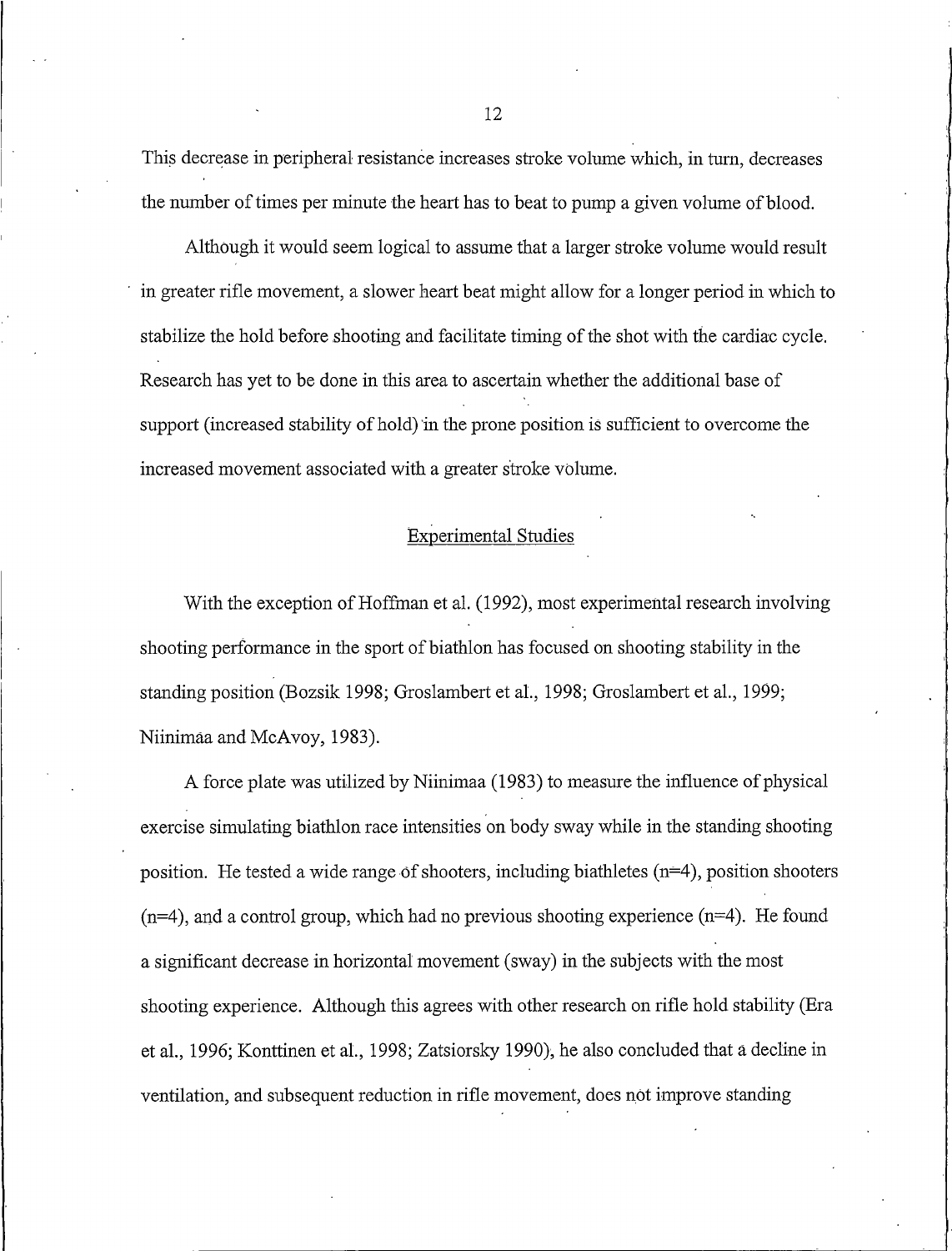stability. This contradicts the findings of Groslambert et al. (1998) who showed that decreased ventilation increased stability of hold.

Driven by reports from Niinimaa (1988) and Soldatov (1983) that elite biathletes should maintain race velocities (speed) into the shooting range, Hoffman et al. (1992) used 13 members (six male, seven female) of the US National Biathlon Team to study the effects of various exercise intensities on shooting performance in the prone and standing shooting positions. Each subject shot at rest, after exercising on a bicycle ergometer to 130, 150, and 170 beats per minute, and again after maximal exercise. The number of hits for the prone condition was not significantly different among the resting and exercise conditions. In the standing position the number of shots hit were significantly lower in the three highest exercise conditions (condition 2 was not significantly different from either the resting or three highest exercise conditions). The use of a bicycle ergometer as an exercise modality was justified by Hoffman due to the convenience in performing this activity next to the firing line at an indoor shooting range. Unfortunately this modality effectively eliminates muscular fatigue in the arm muscles associated with cross-country skiing or running. Due to the importance of the upper extremities in maintaining rifle stability, especially in the standing position, the elimination of upper body fatigue using a cycle ergometer could potentially facilitate inflated shooting scores. To more accurately elucidate the effects of exercise intensity on shooting performance, tests of shooting performance need to be conducted utilizing similar modalities as those found in actual race conditions to elicit the required physiological responses.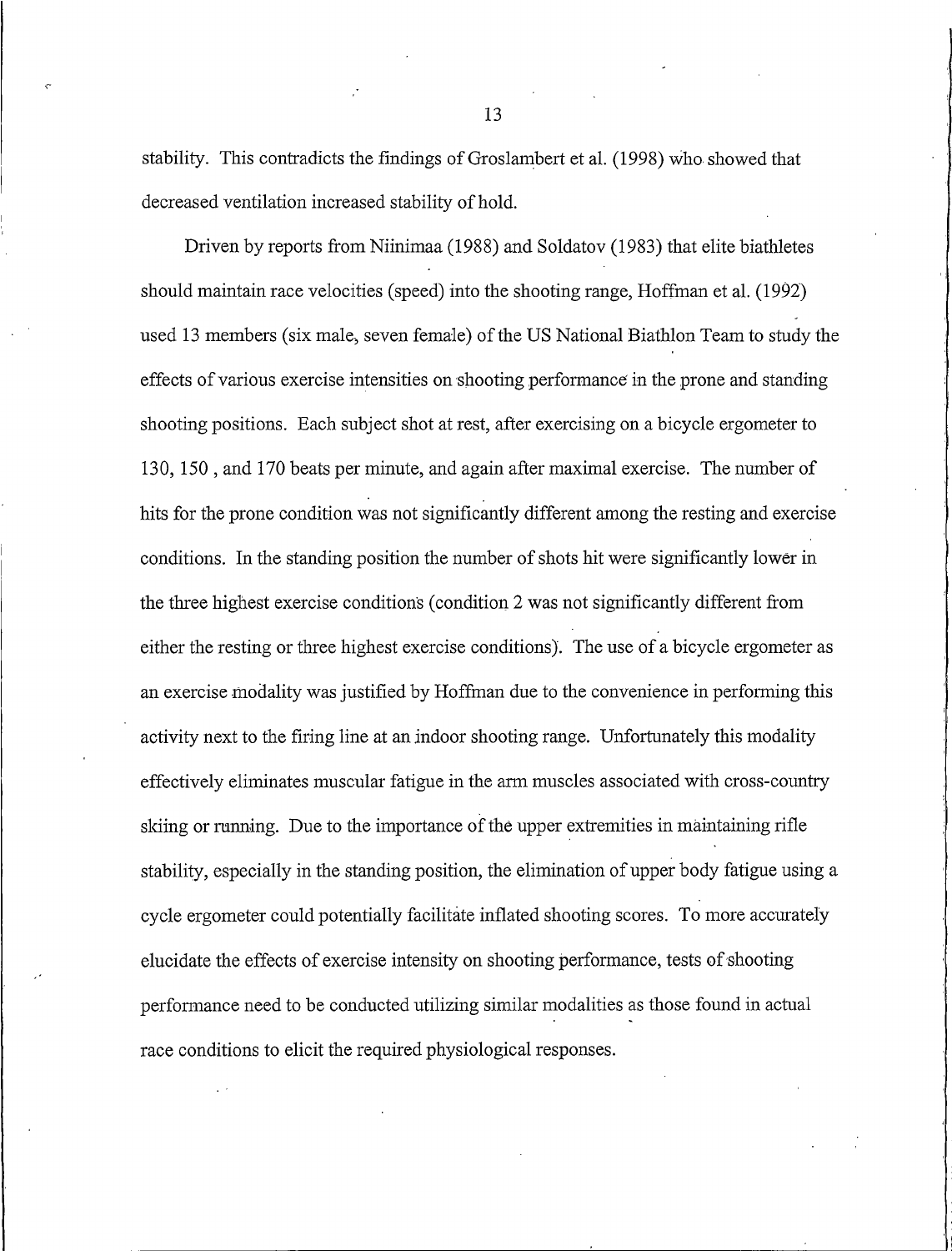#### Shooting Research

Contrary to what might be expected, Landers (1983) found an inverted-U relationship between shooting performance and heart rate (HR) in position shooters in the standing position, with shooting performance maximizing between 90 and 100 beats per minute (bpm). This is surprising in light of the fact that most shooters report that a HR over 50 bpm results in noticeable sight deviations in time with their cardiac cycle.

Hoffman et al. (1992) found similar results in biathletes in the standing shooting position. There was no significant difference between shooting scores at resting HR, compared to shooting scores at 130 bpm. Given Landers' inverted-U relationship this would be expected since a resting HR elicited approximately the same shooting score as 130 bpm in his position shooters. Unlike the standing position, Hoffman found no significant difference between prone shooting scores at 130, 150, and 170 bpm. This is probably due to the greater base of support provided by the prone shooting position. The increased base of support allows greater rifle stability so that shooting scores can be maintained even at elevated HRs. In light of these findings it is apparent that the relationship found by Landers can only be applied to the standing rifle position, even though this limitation was not specifically addressed in his work.

Numerous other studies have indicated that the most successful shooters not only have a lower HR at the time of triggering, but also time their triggering in relation to their cardiac cycle (Helin et al., 1987; Konttinen et al., 1992; Konttinen et al., 1998a). Helin et al. (1987) found that champion rifle shooters consistently fired toward the end of diastole, whereas beginner shooters fired either during systole or diastole. He concluded that the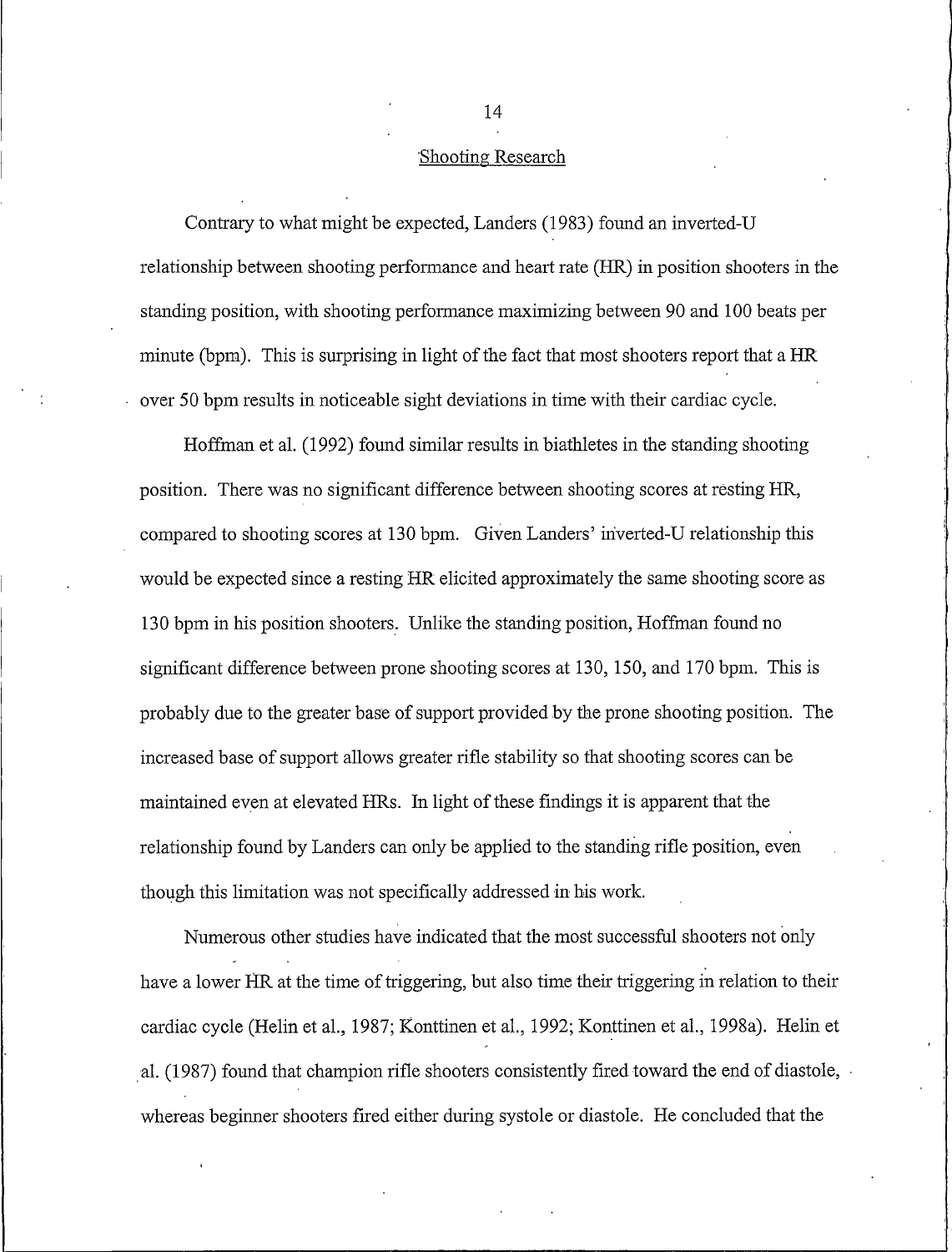best time of triggering is during late diastole, when the relaxation of the heart has lasted for nearly the longest possible period. Although Landers (1983) recorded a greater magnitude of individual variability than Helin, he found that elite shooters tend to fire just before the heartbeat when averaged across all shots for all 62 of his subjects.

# **Heart Rate and Respiratory Effects**

Due to the increased physiological demand placed on the human body at high levels of physical activity, respiratory rate is substantially elevated upon entering the range during a biathlon race. The most obvious implication related to a high respiratory rate is movement of the rifle during inspiration and expiration, resulting in a lower stability of hold (HS). It is for this reason that biathletes time their shots according to breathing patterns, usually taking one breath per shot. However, respiration also plays an indirect role in HS. It has been shown that respiration is a primary determinant of HR (Blanchard, Young, and Mcleod, 1972; Bonaduce et al., 1998; Brooke, Hamley, and Thomason, 1970; Hirsch and Bishop, 1981; Hnatiow and Lang, 1965; McFarland and Campbell, 1975; Puig et al., 1993; Sroufe 1971; Suggs 1966; Wescott and Huttenlocher, 1961; Whipp and Wasserman, 1973). These studies indicate that rapid shallow breathing decreases HR and HR variability (HRV), whereas slow deep breathing increases HR and HRV. Unfortunately, most of the research looking at the effects of rate and depth of breathing utilize protocols under resting conditions. Since the demand of the body to remove accumulated  $CO<sub>2</sub>$  may override any attempts to control respiration, application to the sport of biathlon may be questionable. This is one area that needs to be addressed and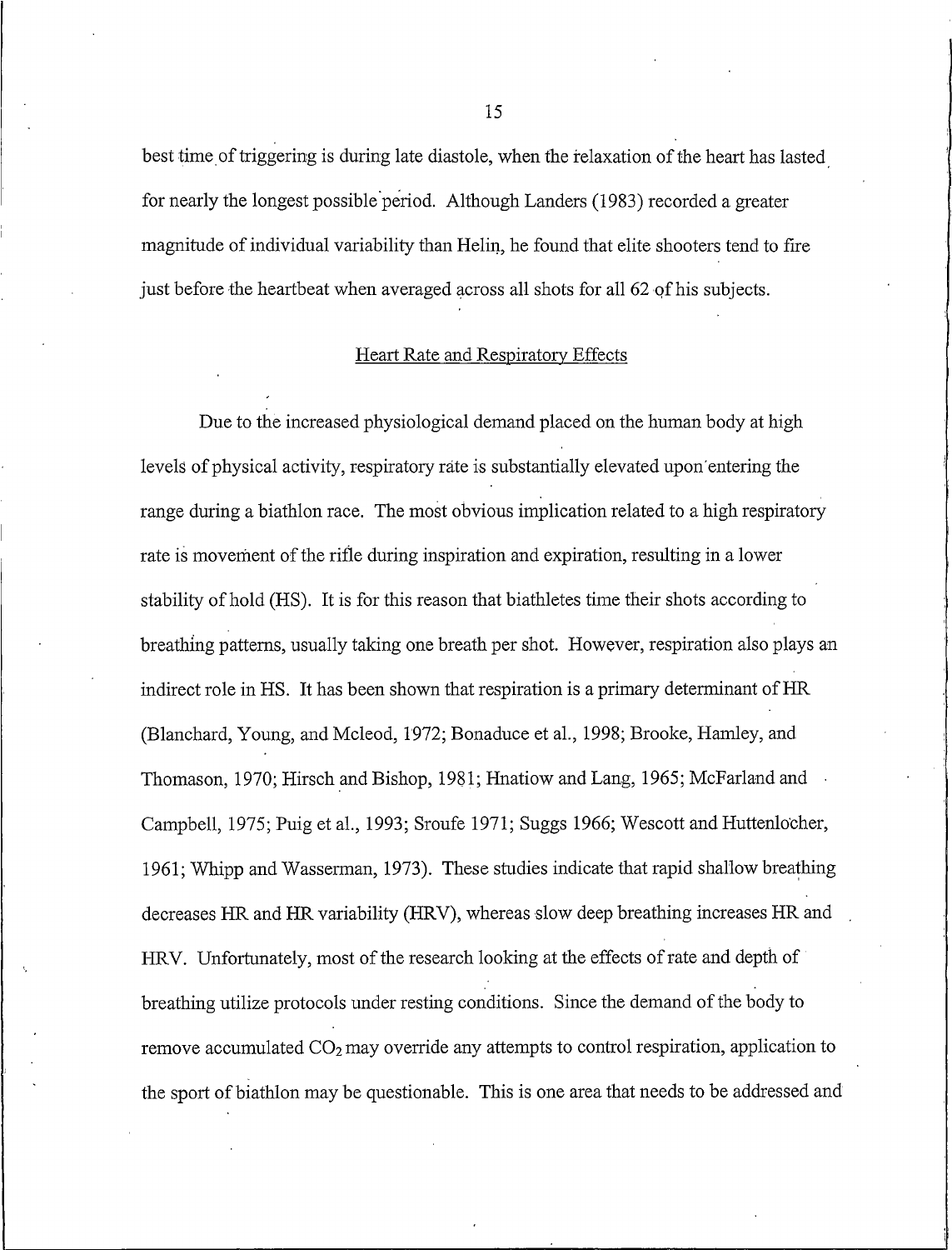applied specifically to the sport. This information has the potential to greatly benefit the elite level biathlete since it may allow them to control their HR with respiratory rate (RR). Attempting to control for both simultaneously leaves the athlete either waiting for HR and RR cycles to coincide so that they can fire, or forces them to hold their breath until they choose an appropriate time in their cardiac cycle to shoot, effectively forcing the shot. This approach is potentially detrimental to the shooting performance of the athlete.

# Summary

Currently there is no published research in the sport of summer biathlon. All of the experimentally controlled research done on winter biathletes have been performed in the lab and, therefore, have limited application to actual competition. The current study was undertaken to fill an obvious gap in the literature by systematically altering the physiological demands placed on summer biathletes immediately prior to shooting in order to observe the associated effects on shooting performance in simulated summer biathlon race conditions. This allows application of the findings to conditions indicative of actual competition.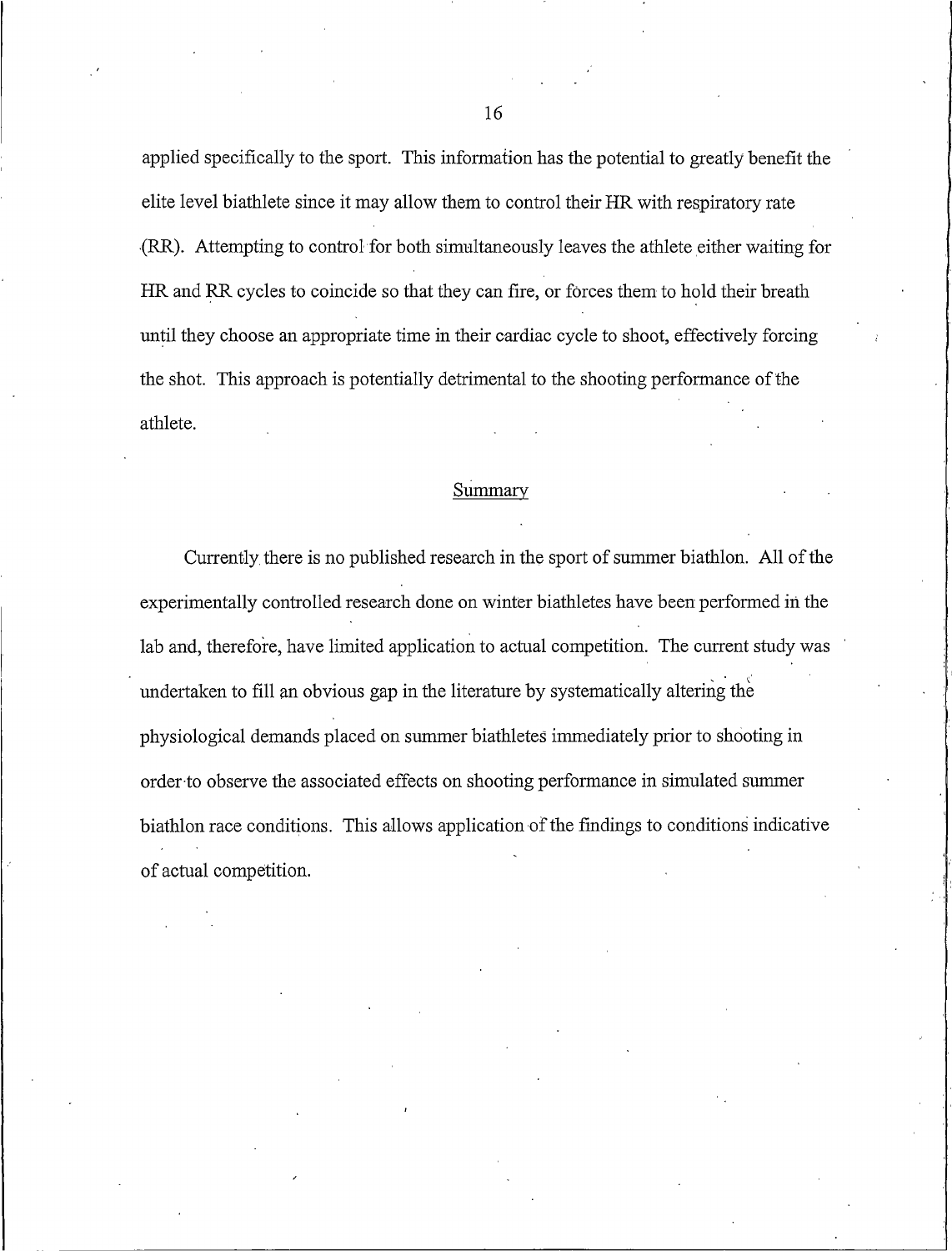### **CHAPTER THREE**

#### METHODOLOGY

#### Subjects

Ten "low risk" subjects, as defined by the American College of Sports Medicine (ACSM 2000), volunteered to take part in the current study. The subjects participating in the study consisted of male  $(n=7)$  and female  $(n=3)$  biathletes with varying running and shooting experience. Seven of the subjects were elite-level biathletes with at least two years of competitive experience in the sport of summer biathlon, while three were novice competitors. Three of the seven elite biathletes also competed in winter biathlon. All subjects were right handed except for one elite-level biathlete. Each subject signed an Informed Consent Form reviewed by the Human Subjects Committee at Montana State University, which included a description of the testing procedures (Appendix A), and filled out a Biathlon Experience and Training Questionnaire (Appendix B). A health history questionnaire was administered to ensure subjects had no contraindications to the level of physical activity required by the protocol

# Procedures

Subject testing was conducted on two separate days and consisted of a field and lab testing component. Shooting, heart rate, and running data were collected during the initial field test, while the lab component included signing the appropriate forms, collecting demographic data (age, height, weight, and gender), and administration of a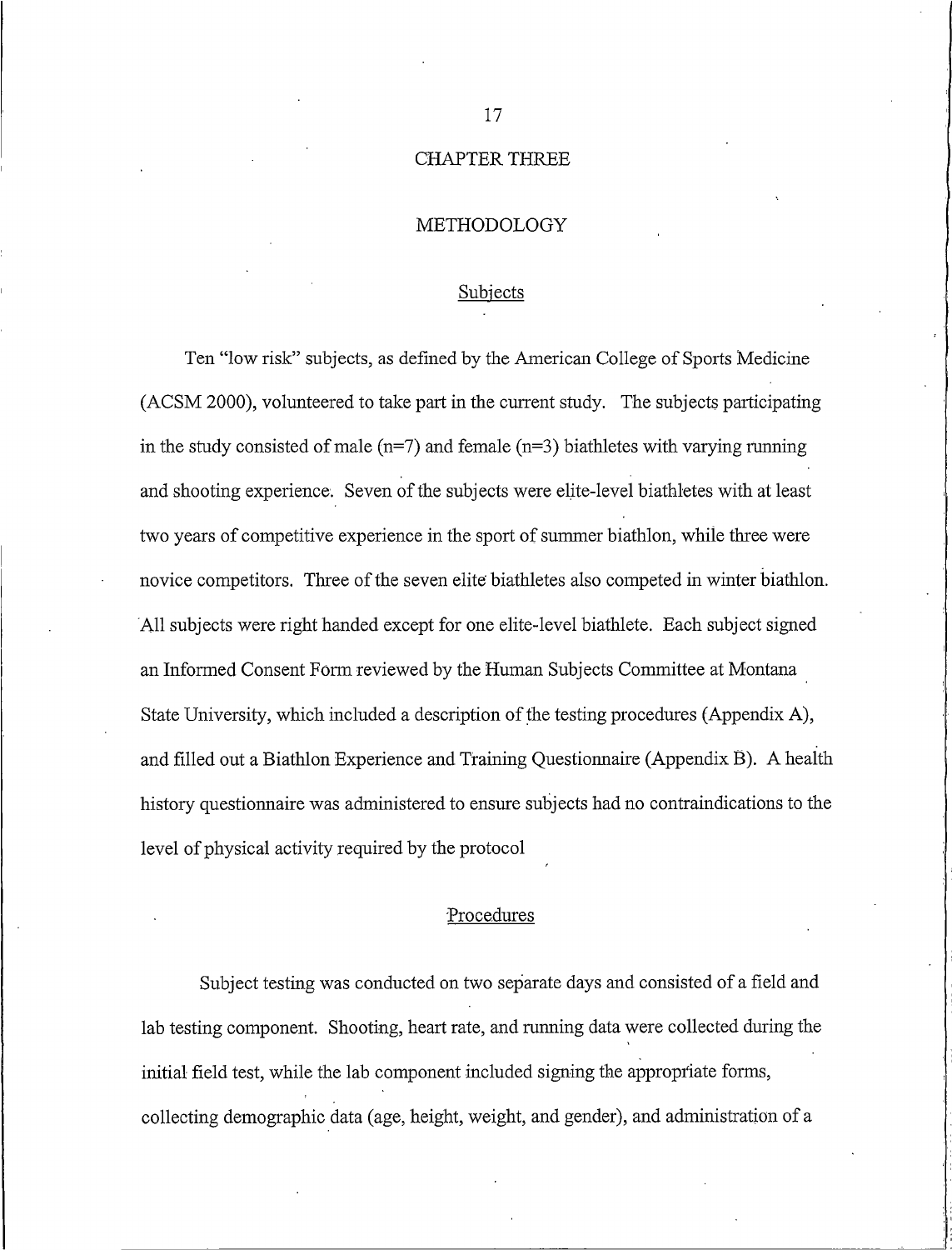maximal oxygen consumption ( $\rm{VO_{2max}}$ ) test. In addition to providing descriptive information as to the cardiovascular fitness of the subjects, lab testing also served as an incentive for participation in the study. All subjects were asked to wear shoes and clothing indicative of what they would normally wear during competition, and were required to wear the same shoes for all days of testing.

#### **Field Testing**

During the initial visit, shooting data were collected at the biathlon range located at Bohart Cross Country Ski Ranch in Bozeman, MT (elevation 1,935 m). This location was selected because it facilitated sustained, level terrain immediately prior to the shooting range, decreasing the effects that an uphill or downhill approach may have on heart rate response during testing. In an effort to minimize running detraining effects coming off the winter racing season, these test sessions occurred at the end of the 2000 summer racing season and coincided with the training peaks of the subjects returning from the 2000 Summer National and Summer World Championships.

Shooting performance was assessed under four different conditions in the prone and standing shooting positions (eight conditions total). The four shooting conditions consisted of: 1) Shooting with a resting heart rate prior to any exercise  $(NT1)$ ; 2) Decreasing to 75% of race pace (RP) 50 meters prior to entering the range (INT2); 3) Maintaining RP all the way into the range (INT3); and 4) Sprinting into the range, starting 50 meters prior to entering (INT4). All testing started with INT1 to provide a baseline shooting score. All subsequent running conditions were counterbalanced among subjects for both position and intensity to account for order effects. The same one km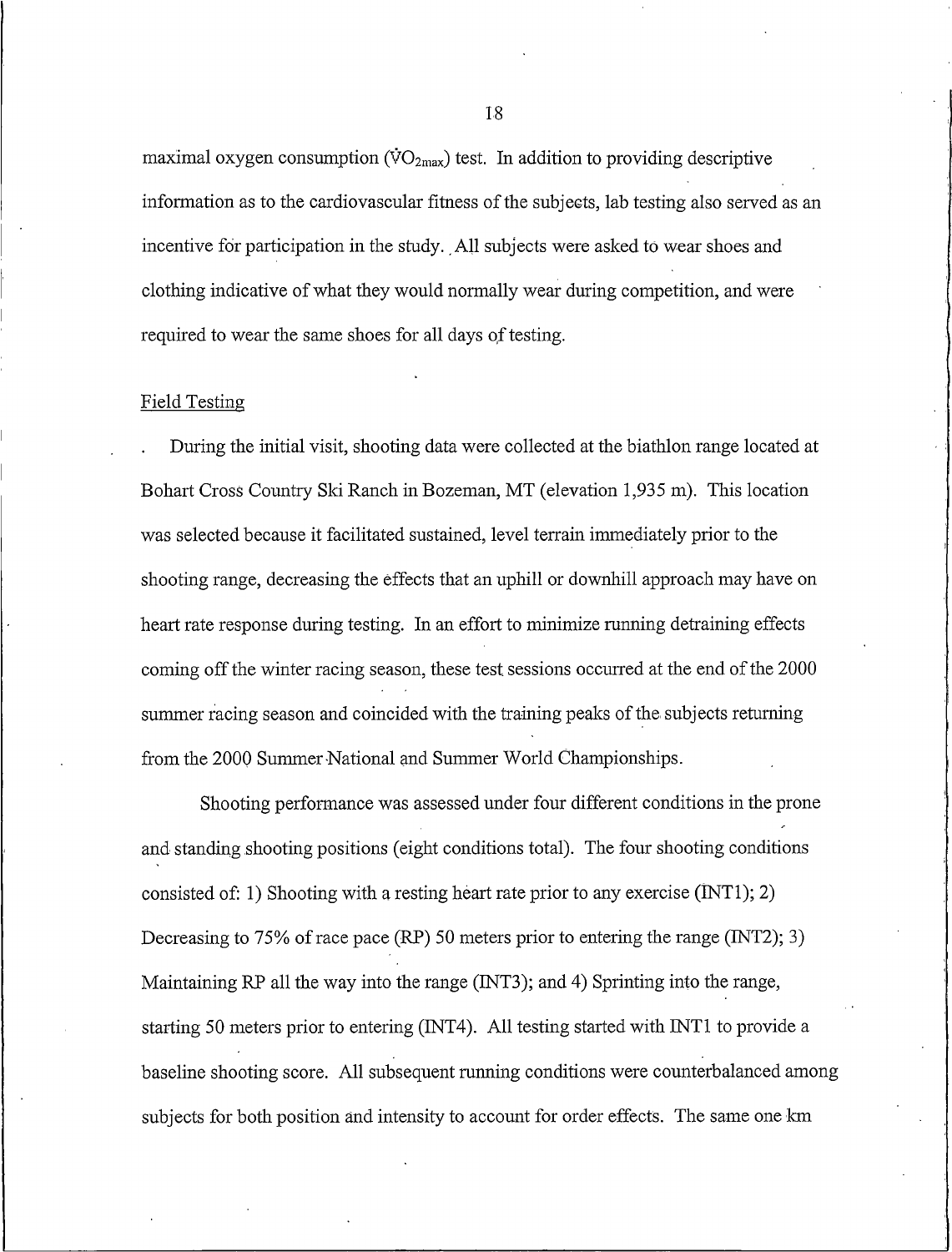loop was used for all subjects during each running condition (INT2, INT3, and INT4), with changes in conditions occurring over the last 50 meters prior to entering the range. A three-minute rest was allowed for recovery between conditions. Although this threeminute recovery is toward the low end of the two to ten minute recovery range used by Hoffman et al. (1992), a longer recovery time may have resulted a cool-down effect that could potentially hinder performance on subsequent trials.

Due to the nature of the sport, biathletes tend to have highly customized rifles to maximize comfort, fit, and stability while shooting. Therefore, subjects were allowed to use their own rifles during testing, as long as they conformed to the guidelines outlined. by the International Biathlon Union (IBU), the governing body of both summer and winter biathlon. Given the high level of variability associated with ballistics of any given rifle (Niinimaa, 1998), even of the same make and model, subjects were also allowed to use their preferred ammunition as long is it conformed to IBU guidelines (standard velocity, .22 cal long rifle). The non-elite subjects were provided with Marlin summer biathlon rifles and Federal Match grade ammunition since they did not possess rifles or ammunition of their own. Trigger weights were not tested, but assumed to meet the IBU requirement of at least 500 grams. Trigger weights are checked prior to all National and World level competitions and typically are not changed by the competitor once they have passed. Trigger weights of the Marlin rifles provided to the non-elite subjects well exceed the 500 gram minimum set by the IBU for safety reasons. Cuff and slings were permitted for shooting in the prone position, however they were not provided for the nonelite subjects.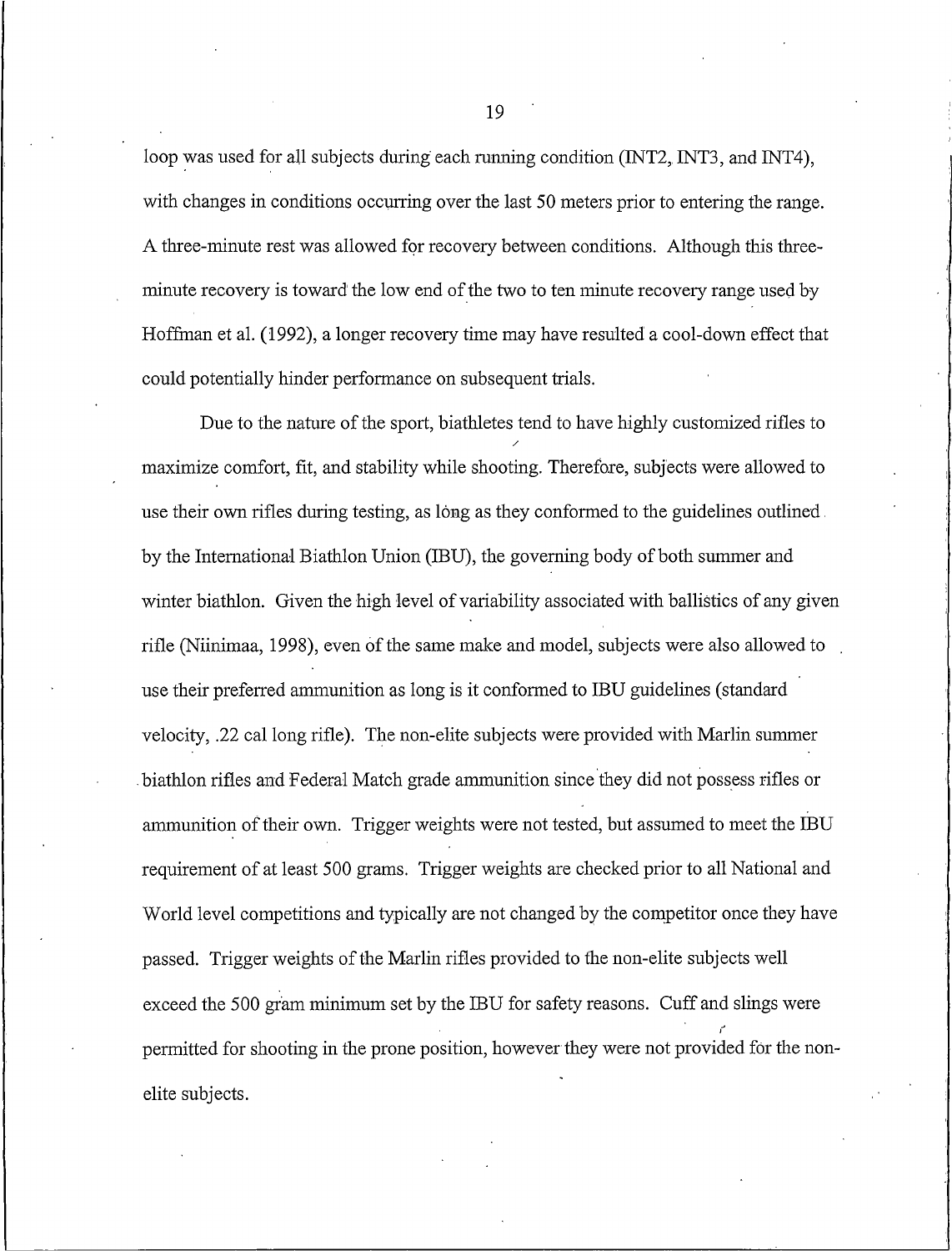Prior to testing, all subjects were allowed as much time as needed to zero their rifles, with no sight adjustments allowed once testing began. Upon completion of zero, each subject fired five rounds under resting conditions (INT1) in first the prone and then the standing position. Subjects were instructed to shoot the "tightest group possible", taking as much time as they needed. The remaining six running conditions required the subjects to shoot as they normally would in competition.

All shooting was done on paper targets and consisted of five shots per condition. Metal "knock-down" targets are utilized during biathlon competitions, providing instant feedback to the athlete as to whether a shot was hit or missed. This feedback is typically utilized by the athlete to adjust shooting cadence (how fast shots are fired). The use of paper targets for testing precluded the subjects from receiving this feedback, therefore the subjects were informed verbally after every shot whether it was a hit or miss in order for shooting cadence to be adjusted accordingly.

Since shooting performance in the sport of Summer Biathlon is based on a hit or miss system, the number of shots hit (SH) were recorded for all four conditions for both prone and standing positions. Target diameters of 40 mm for the prone and 110 mm for the standing shooting position were used to determine number of shots hit (SH). Shooting accuracy (SA) and shooting precision (SP) were also measured to better assess shooting performance. These additional dependent variables (SA and SP) increase the sensitivity for identification of an effect for prior exercise intensity on shooting performance. SA was evaluated by measuring the distance of each shot from the center of the target, while SP was determined by finding the smallest circle that encompassed all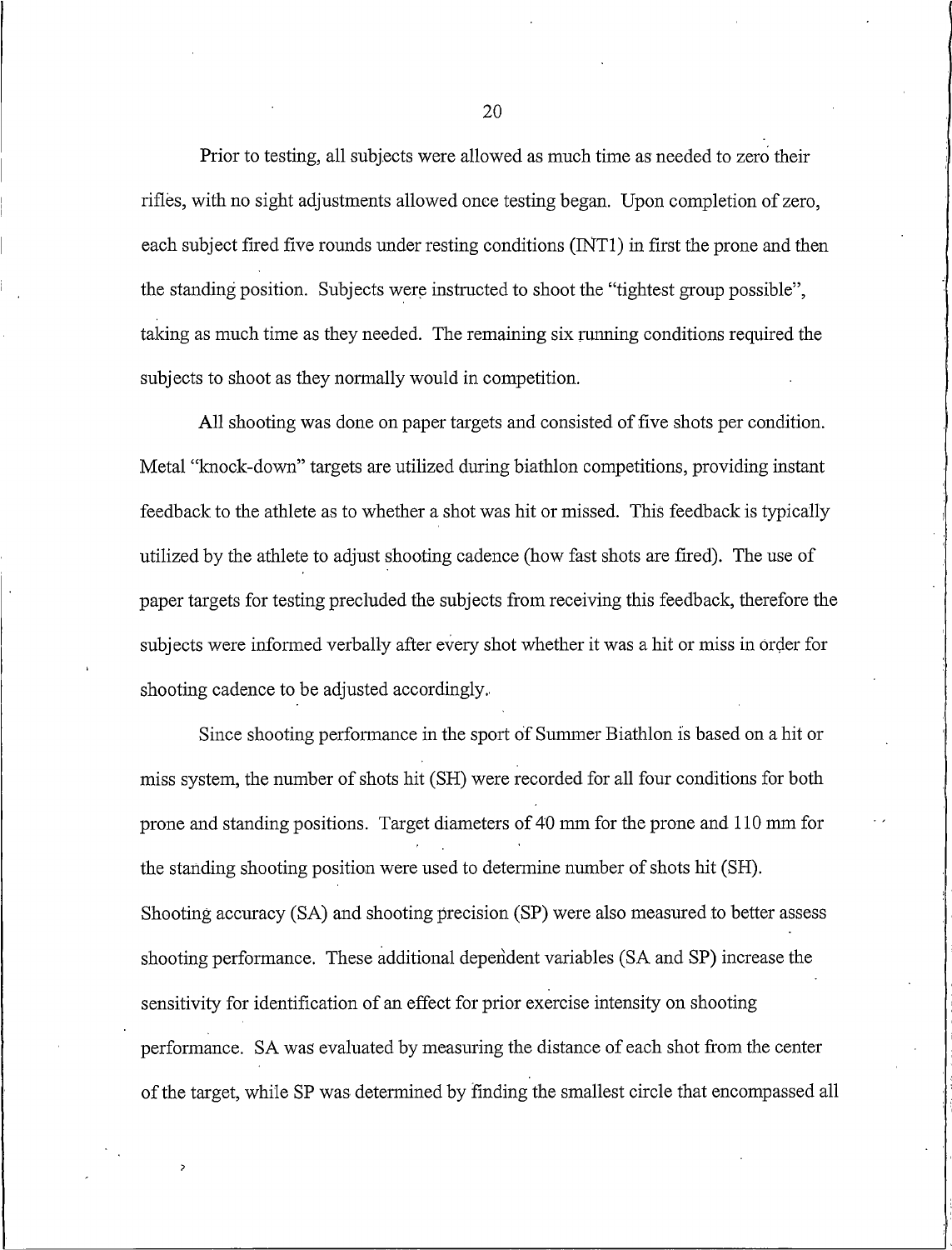five shots. For the purpose of this study, SA and SP indicates a shooting score expressed as the distance of the shot from the center of the target (SA), or the diameter of the circle encompassing all five shots (SP). Therefore, a greater SA score results in decreased accuracy, and a greater SP score results in decreased precision.

Times were recorded for both the running and shooting components of testing. The amount of time required to run the one km loop was recorded for repeatability measures to determine if any order effects existed between conditions (i.e., to determine if running times increased as the number of conditions increased). The amount of time required to run the last 50 m was utilized to detect significant decreases in 50 m run times as intensity increased (INT2-INT4). The time component for shooting was broken down into three phases: set-up time, shooting time, and total range time. Set-up times were calculated from the time the subject stepped onto a 1.2 by 1.5 meter shooting mat, located at the shooting position, to the time the first shot was fired. Shooting time consisted of the amount of time required to fire all five shots. Total range time was calculated from the time the subject stepped onto the shooting mat until the last shot was fired. Both components of run times (one kilometer and 50 m times), as well as the three components of range time (set-up, shooting, and total range times), were recorded utilizing a stopwatch. In the event of a misfire or jammed rifle, time credit was given for the amount of time it took to clear or reload the rifle. All shooting was recorded using a video camera connected to a time-code generator. This time-code was used to calculate time credits in the event of a misfire or jammed rifle. Heart rate monitors, set to record heart rate at five-second averages, were used to collect heart rate data during all aspects

 $\cdot$  21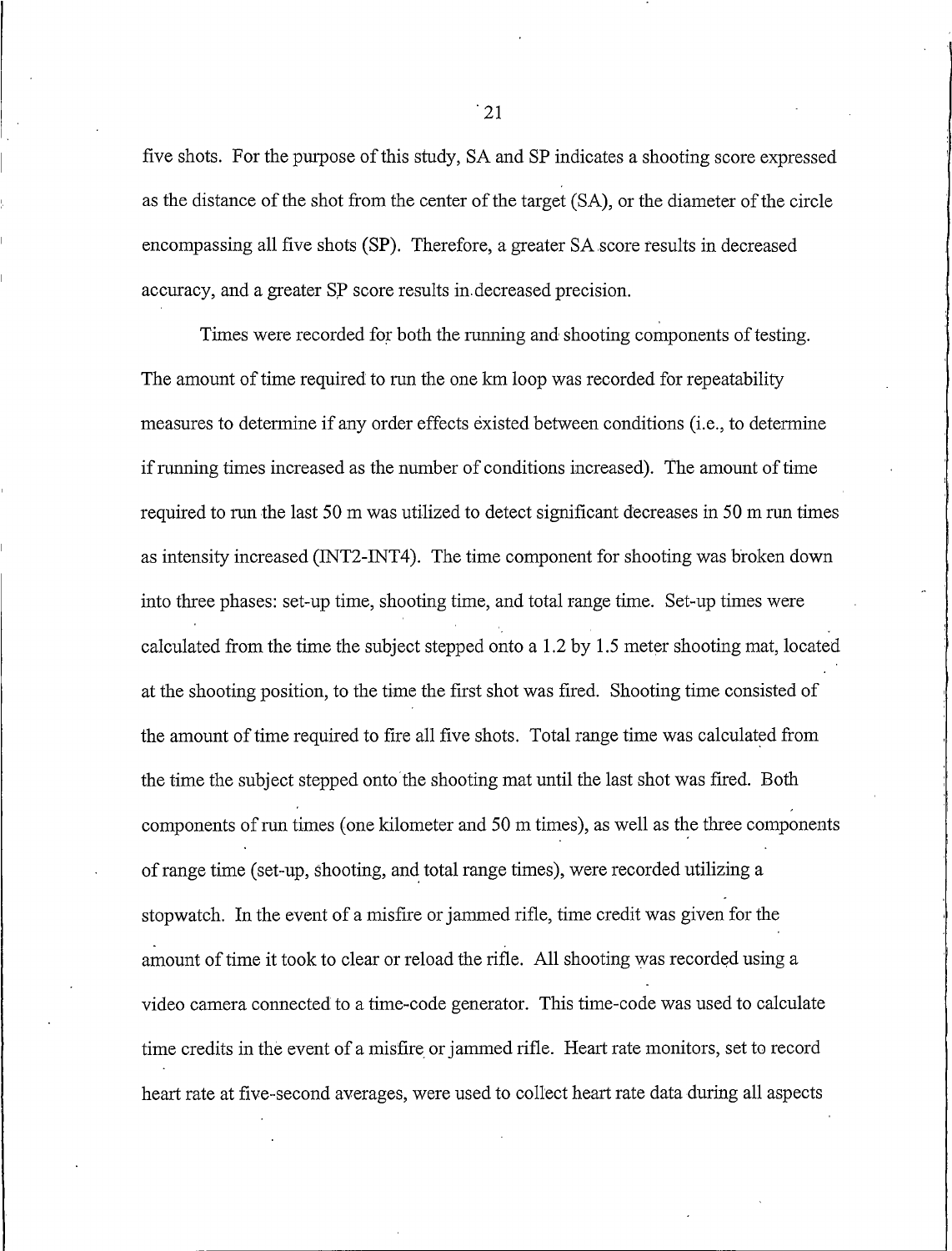of field testing. Heart rate was analyzed during set-up as the subject stepped onto the shooting mat, at the first shot, and the last shot.

The best way to account for confounding variables such as wind and cold is to collect data in a controlled condition such as an indoor shooting range. Hoffman et al. (1992) used this approach in his study and addressed the limitations of applying results from these "ideal conditions" to actual race conditions. Due to these limitations, data for the current study were collected utilizing race (field) conditions while annotating weather conditions (i.e., wind speed, temp, etc.). Attempts to minimize weather extremes included not collecting data on days with sustained winds greater than 10 mph, or temperatures colder than 0° C.

## Lab Testing

On the second visit subjects reported to the Movement Science Lab at Montana State University where the maximal oxygen consumption ( $\rm{VO_{2max}}$ ) test was administered. All subjects were allowed a familiarization period (5-10 min) on the treadmill at which time they were able to warm up until they felt ready to start the graded exercise test. During the familiarization period subjects were asked to select a treadmill speed that corresponded to their normal (comfortable) 5 km race pace (RP). This self-selected speed was used to construct a  $\rm{VO_{2max}}$  protocol for each individual subject. The first stage of the  $\rm{VO_{2max}}$  test involved running at 50% of the subjects self-selected RP at 0% grade for a duration of three minutes. The second stage was of same duration and grade, but the speed was increased to the subjects RP. Each subsequent stage remained at RP with a 2% increase in grade every two minutes.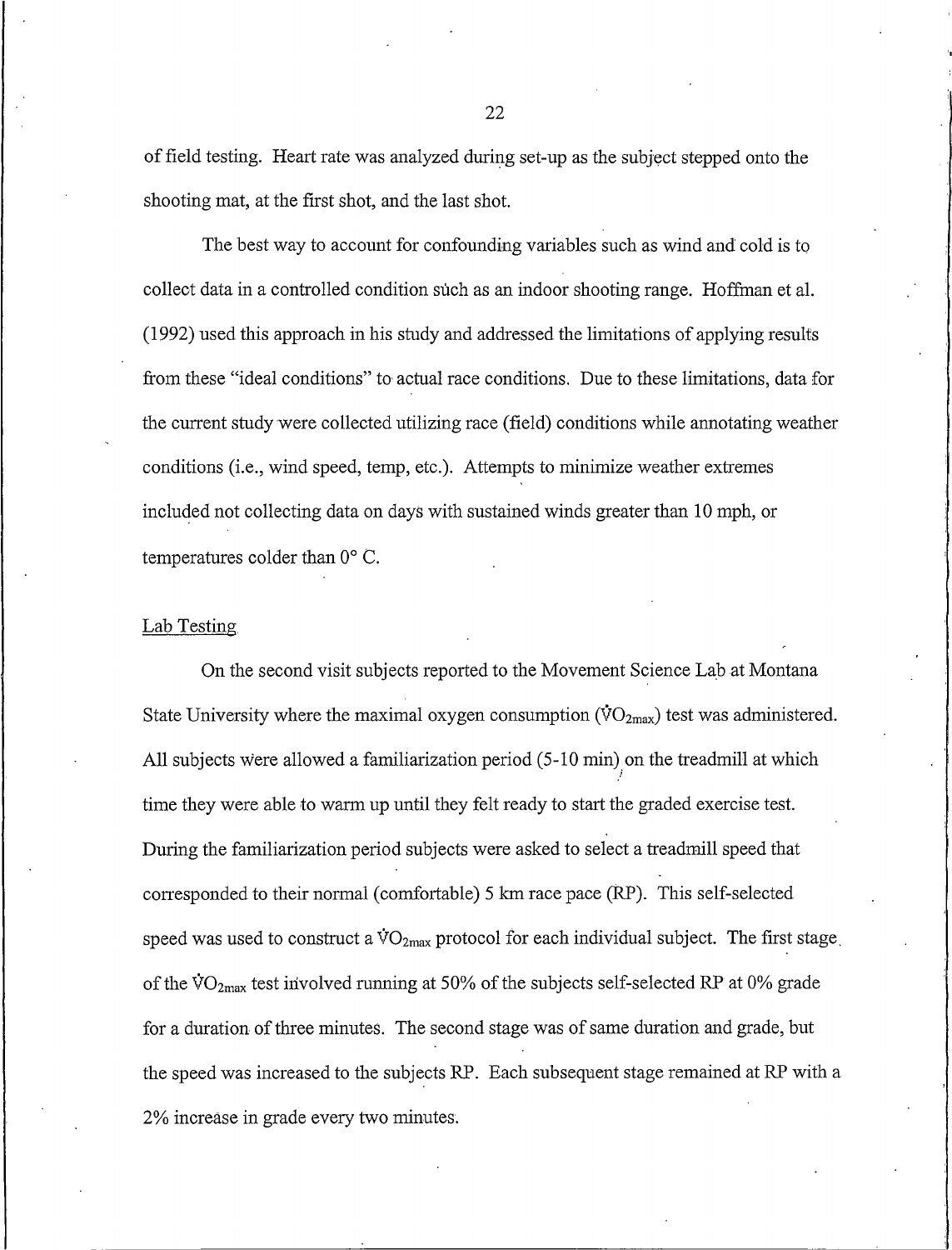Upon completion of the warm-up period the subject was connected to the gas analysis system by way of a gas collection tube running from the metabolic cart to the subject. The gas collection tube mouthpiece contained a low resistance two-way valve. which allowed ambient air to be inspired, while sending expired air to the metabolic cart for analysis. Upon initiation of the graded exercise test, the work rate was gradually increased until volitional exhaustion of the subject, while  $\overline{VO}_{2max}$  was verified by satisfying two of four criteria: 1) A plateau in oxygen uptake (or failure to increase oxygen uptake by 150 mL/min) with increased workload; 2) A respiratory exchange ratio  $>1.15$ ; 3) Failure of heart rate to increase with further increases in exercise intensity; 4) Rating of perceived exertion of more than 17 (6-20 scale). Such criteria for establishing  $\text{VO}_{2\text{max}}$  have been utilized by numerous sources (ACSM, 2000; Bonaduce et al., 1998). Environmental conditions in the laboratory during all  $\dot{V}O_{2max}$  tests followed the guidelines outlined by in Protocols for the Physiological Assessment of Cross-Country Skiers and Biathletes (Martin et al., 1998). Temperature remained between 22-24° C, relative humidity was kept below 50%, and consistent airflow was provided to the subject via a fan to aid in thermoregulation. All subjects were asked to refrain from any strenuous physical activity or exercise for at least 24 hours prior to testing.

# Instrumentation

All VO<sub>2max</sub> tests were performed on the Trackmaster Model 48 (Vacumetrics Inc., Ventura Ca.) low-profile, oversized (belt dimensions:  $1.22 \times 2.44$  m) treadmill. Oxygen consumption was measured by standard indirect open-circuit spirometry utilizing the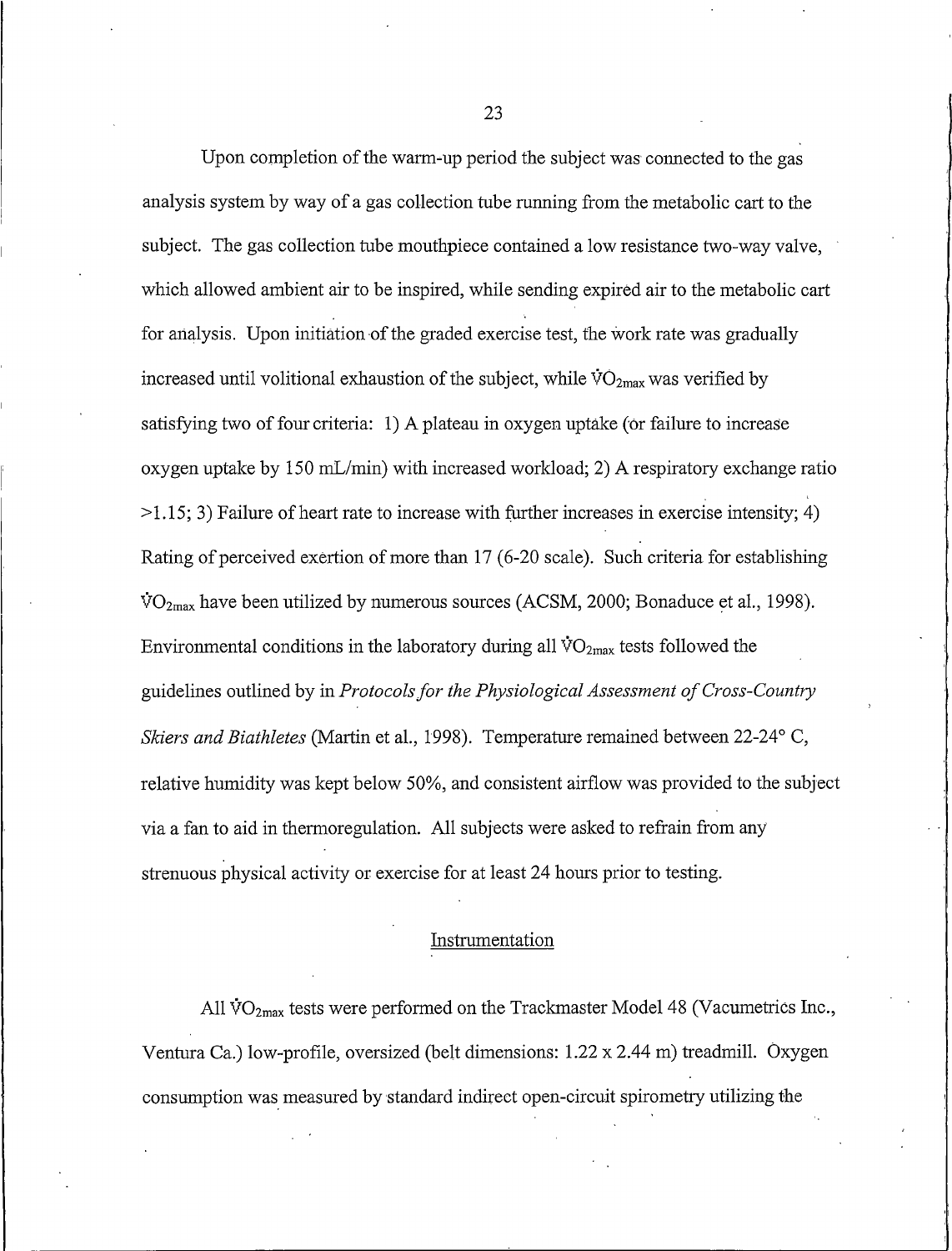SensorMedics 2900 Metabolic Cart (SensorMedics Corporation, Yorba Linda, Ca.). Respiratory gases were sampled continuously with respiratory parameters being computed every 20 seconds. Calibration of the gas analysis system was performed prior. to each test using calibrated gas mixtures (26%  $O_2$ , balance N<sub>2</sub>, and 16%  $O_2$ , 4%  $CO_2$ , balance  $N_2$ ) with which to compare ambient gas concentrations. Treadmill speed was verified using the Biddle Contact Hand Tachometer (Avo International, Blue Bell, PA) by converting number of revolutions per minute to miles per hour.

The Polar Accurex Plus<sup>™</sup> (Polar Electro Inc., Woodbury, NY) wireless heart rate monitor, set to record heart rate at five second averages, was used to collect heart rate data during the  $\rm \dot{VO}_{2max}$  test, as well as field testing phase. A Panasonic AG-450 camcorder (Panasonic, Secaucus, NJ) was utilized to film the subjects while shooting. This allowed the investigators to adjust set-up time and shooting time in the event of a misfire or rifle jam.

# Statistical analysis

A Multivariate two-factor repeated measures ANOVA was utilized to compare dependent variables (SH, SA, SP) between shooting positions (prone and standing) and exercise intensities (INT1, INT2, INT3, INT4). Differences in one km run times were tested using a single-factor repeated measures ANOVA. When statistical significance was indicated by the ANOVA analyses, individual comparisons were made using Scheffes' post-hoc analysis. An alpha level of 0.05 was chosen for establishing statistical significance for all individual tests.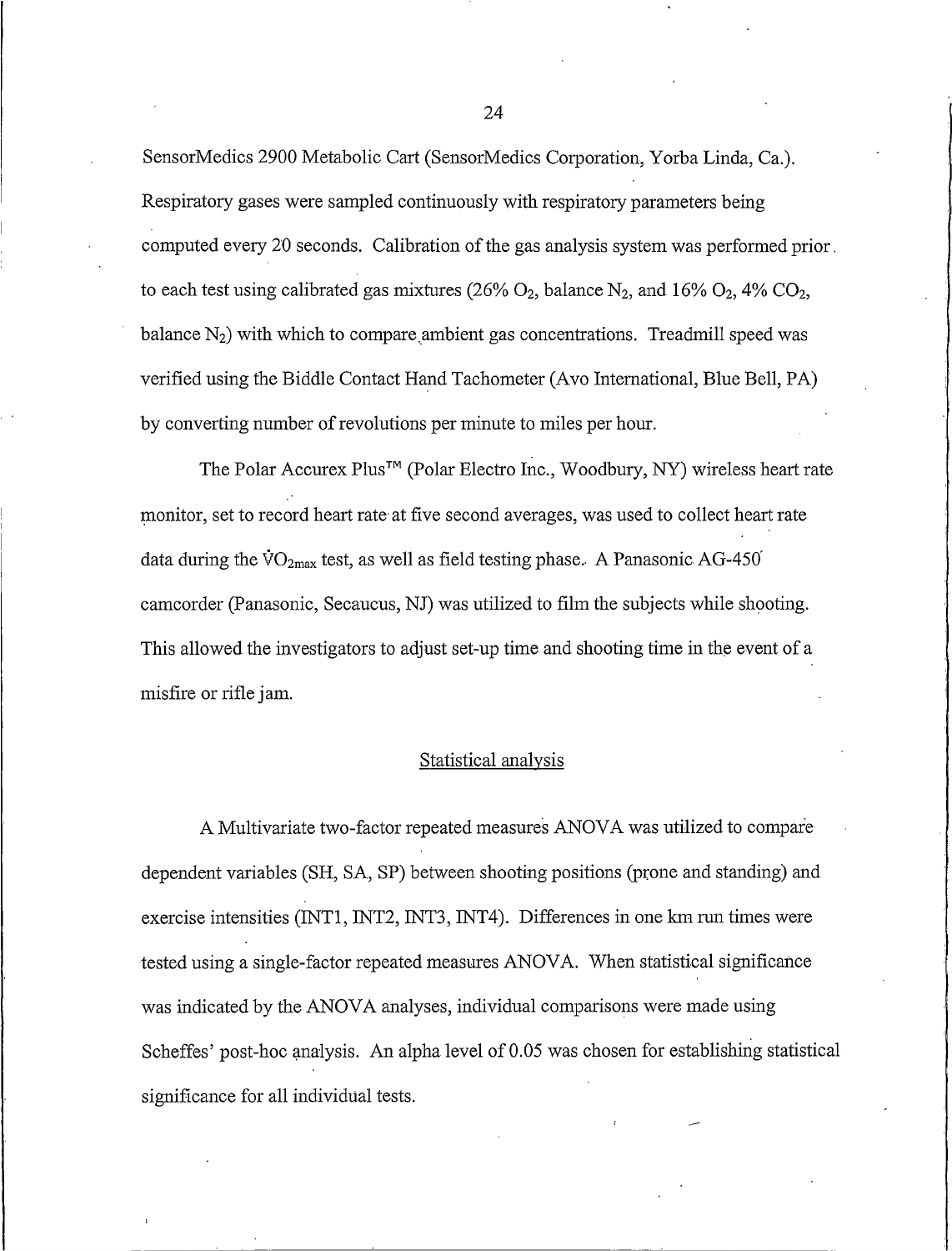# **CHAPTER FOUR**

## **RESULTS**

#### Subjects

Ten subjects participated in the study, seven elite-level competitors and three novice competitors. All elite subjects participated in the US Summer National Championships the previous year, two were members of the US Summer World Team, three were members of the US Summer National Team, and one was a three-time Winter Olympian. Although experienced runners, the shooting experience of two of the three novice subjects was limited to actual biathlon competitions. The third novice subject reportedly shot up to 300 rounds per week during the summer, but maintained only a 15% shooting average for the previous season. Due to the heterogeneous nature of the subject sample, shooting data were analyzed separately for elite-level subjects (N7), as well as for all subjects (N10). Subject characteristics are shown in Table 1, with heart rate and  $\rm{VO_{2max}}$  test results shown in Table 2. Due to geographic limitations, four of the subjects were unable to returned to complete  $\rm{VO_{2max}}$  testing.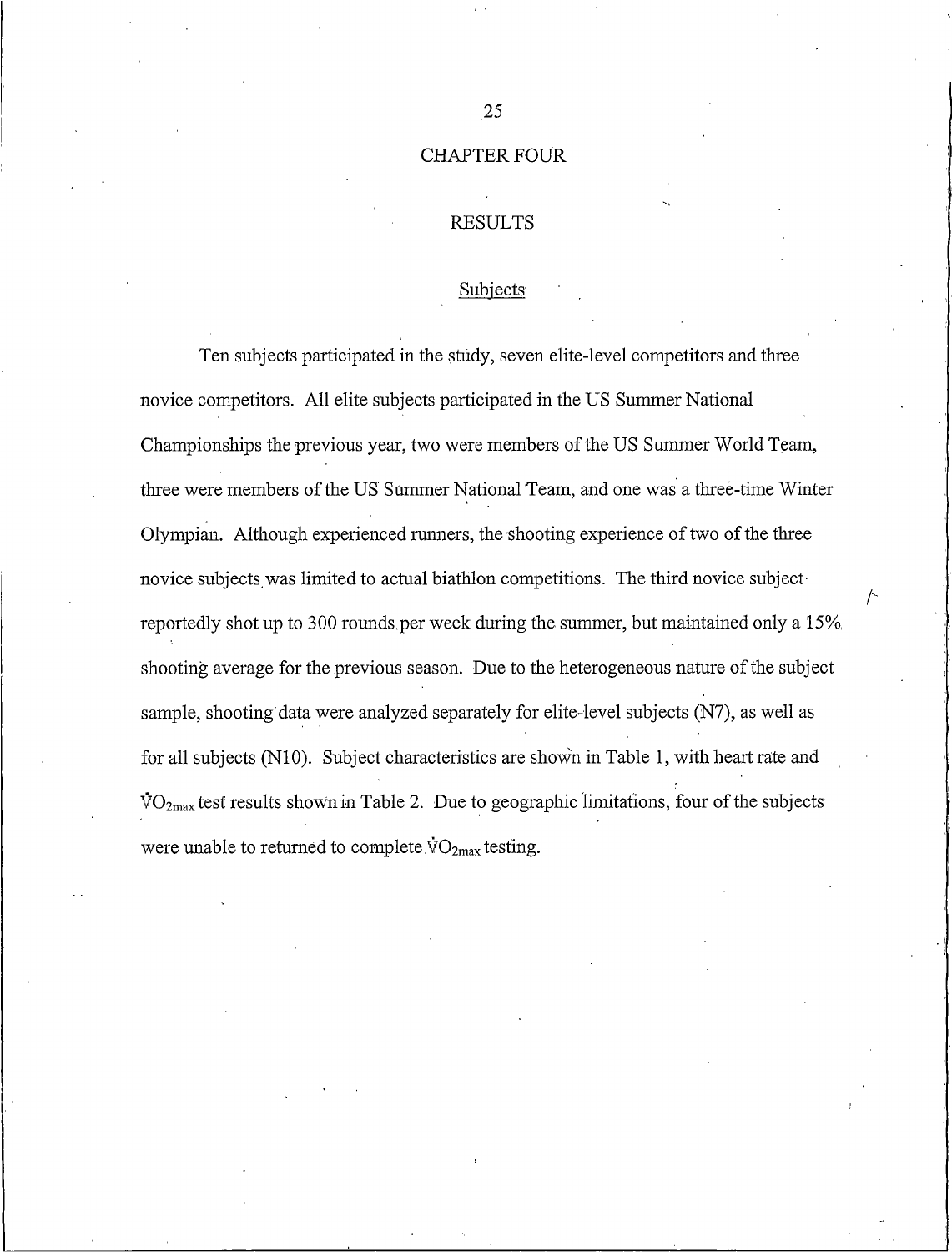| Subject #      | Category  | Gender | Age (yrs) | Height (cm) | Weight (kg) |
|----------------|-----------|--------|-----------|-------------|-------------|
|                | Elite     | M      | 32        | 180         | 75.0        |
| $\overline{2}$ | Elite     | M      | 38        | 179         | 66.8        |
| 3              | Elite     | M      | 43        | 187         | 83.6        |
| 4              | Non-elite | M      | 22        | 173         | 60.5        |
| 5              | Non-elite | M      | 22        | 170         | 59.6        |
| 6              | Elite     | M      | 35        | 189         | 84.1        |
|                | Elite     | M      | 28        | 188         | 79.5        |
| 8              | Elite     | F      | 37        | 173         | 52.0        |
| 9              | Non-elite | F      | 41        | 151         | 51.0        |
| 10             | Elite     | F      | 21        | 162         | 56.8        |
| <b>Mean±SD</b> |           |        | 31.9±8.23 | 175.2±12.16 | 66.9±12.79  |

Table 1. Subject Characteristics (n=10).

Table 2. Maximal heart rate ( $HR_{max}$ ) and maximal oxygen uptake ( $\rm \ddot{VO}_{2max}$ ) characteristics for all subjects. Missing data expressed as  $N/A$  ( $n=10$ ).

|                |           |        | $\rm \dot{V}O_{2max}$ | $HR_{max}$  | Predicted        |
|----------------|-----------|--------|-----------------------|-------------|------------------|
| Subject #      | Category  | Gender | (ml/kg/min)           | (bpm)       | $HR_{max}$ (bpm) |
|                | Elite     | M      | N/A                   | N/A         | N/A              |
| $\overline{2}$ | Elite     | M      | 76.93                 | 168         | 182              |
| 3              | Elite     | M      | 70.62                 | 181         | 177              |
| 4              | Non-elite | M      | 76.16                 | 184         | 198              |
| 5              | Non-elite | M      | 70.31                 | 189         | 198              |
| 6              | Elite     | M      | N/A                   | N/A         | N/A              |
|                | Elite     | M      | N/A                   | N/A         | N/A              |
| 8              | Elite     | F      | 60.83                 | 174         | 183              |
| $\overline{9}$ | Non-elite | F      | 61.66                 | 180         | 179              |
| 10             | Elite     | F      | N/A                   | N/A         | N/A              |
| Mean±SD        |           |        | 69.42±6.90            | $179 + 7.4$ | 186±9.4          |

# **Run Times**

As intensity increased from INT2 to INT3 and INT4, there was a significant decrease ( $p<0.001$ ) in 50 m run time prior to entering the range (12.52 s, 11.22 s, and 8.96 s, respectively), with no difference in one km run times (3.69±0.13 minutes, p=0.50). These results indicate that the independent variable (intensity) elicited the desired change in 50 m run time immediately prior to shooting, without a subsequent order effect occurring during the one km run.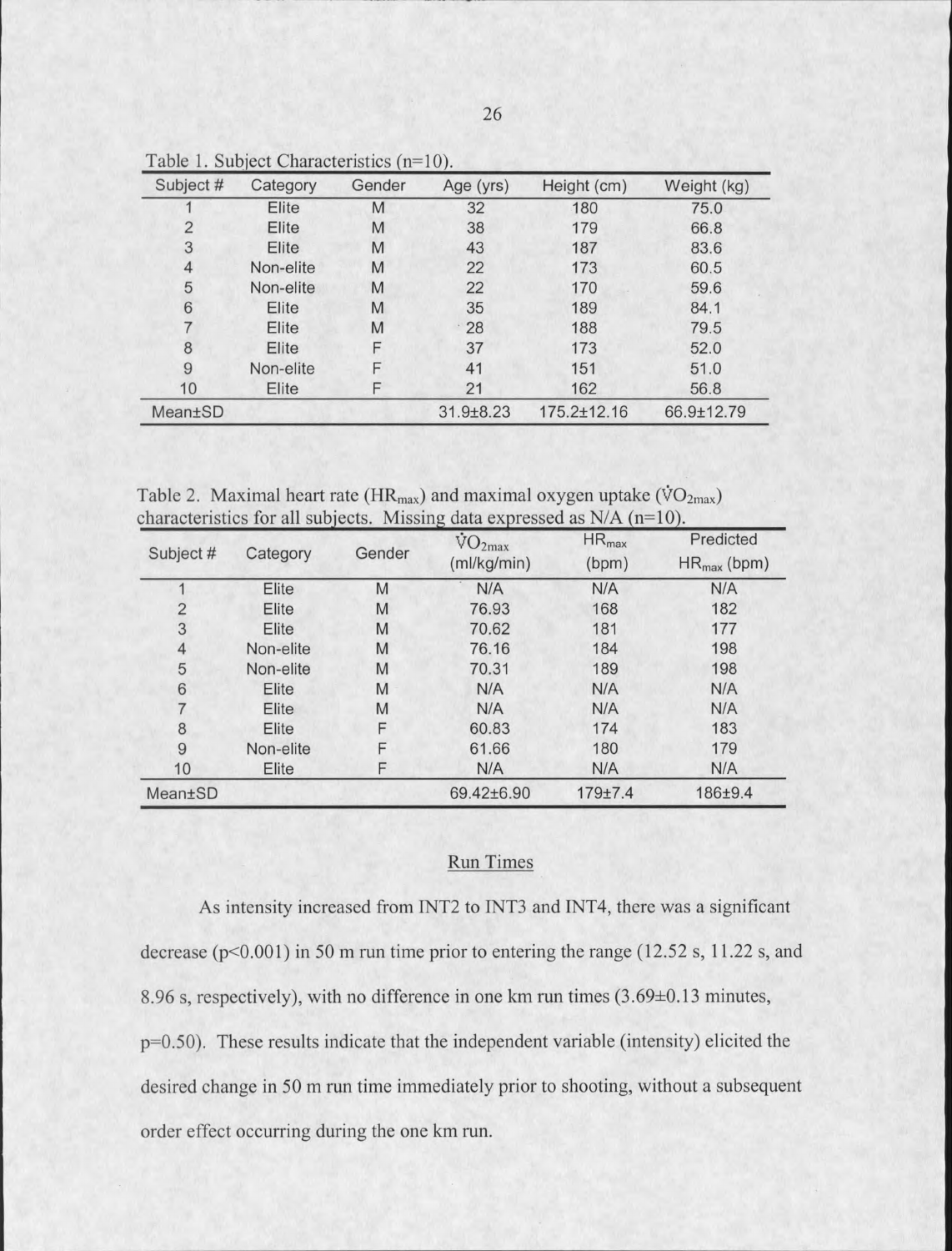## Shooting Variables

Shooting scores (Means±SE) for all three measures of shooting performance are shown in Table 3. Although an increase in exercise intensity was associated with a decrease in SH for both the prone and standing position, there was no significant difference in SH as a result of position (N7:  $p=0.64$ , N10:  $p=0.86$ ) or intensity (N7:  $p=0.10$ , N10:  $p=0.12$ ) for either group (see Table 7 and 8 in Appendix C: ANOVA Tables for Shooting Variables). There was also no significant interaction effect for either group (N7:  $p=0.169$ , N10:  $p=0.162$ ). Both groups had the same absolute decrease in the number of SH in the prone position from INT1 to INT4 (0.4 shots), but N7 averaged 0.7 shots more than N10 at any given condition. Both groups showed the same general trend in the standing position with the number of shots gradually decreasing, although not significantly, from INT1 (4.0±0.3 for N7, 3.2±0.5 for N10) to INT3 (2.0±0.3 for N7, 1.7± 0.3 for N10), with a slight increase at INT4 (2.1 $\pm$ 0.6 for N7, 1.9 $\pm$ 0.4 for N10). Figures 1 and 2 show the number of shots hit in both shooting positions for N7 and N10, respectively.

A significant interaction effect was detected in the N7 group (see Table 9 in Appendix C: ANOVA Tables for Shooting Variables) for the SA measure of shooting performance (p=0.005). Significant differences were found in INT2, INT3, and INT4 between positions, with no difference in SA for the prone position across intensities (see Figures 3 for post-hoc comparisons). For the standing position INT3 was not significantly different from any other intensity, and INT1 and INT2 were significantly different from INT4. While a significant difference in both position ( $p<0.001$ ) and